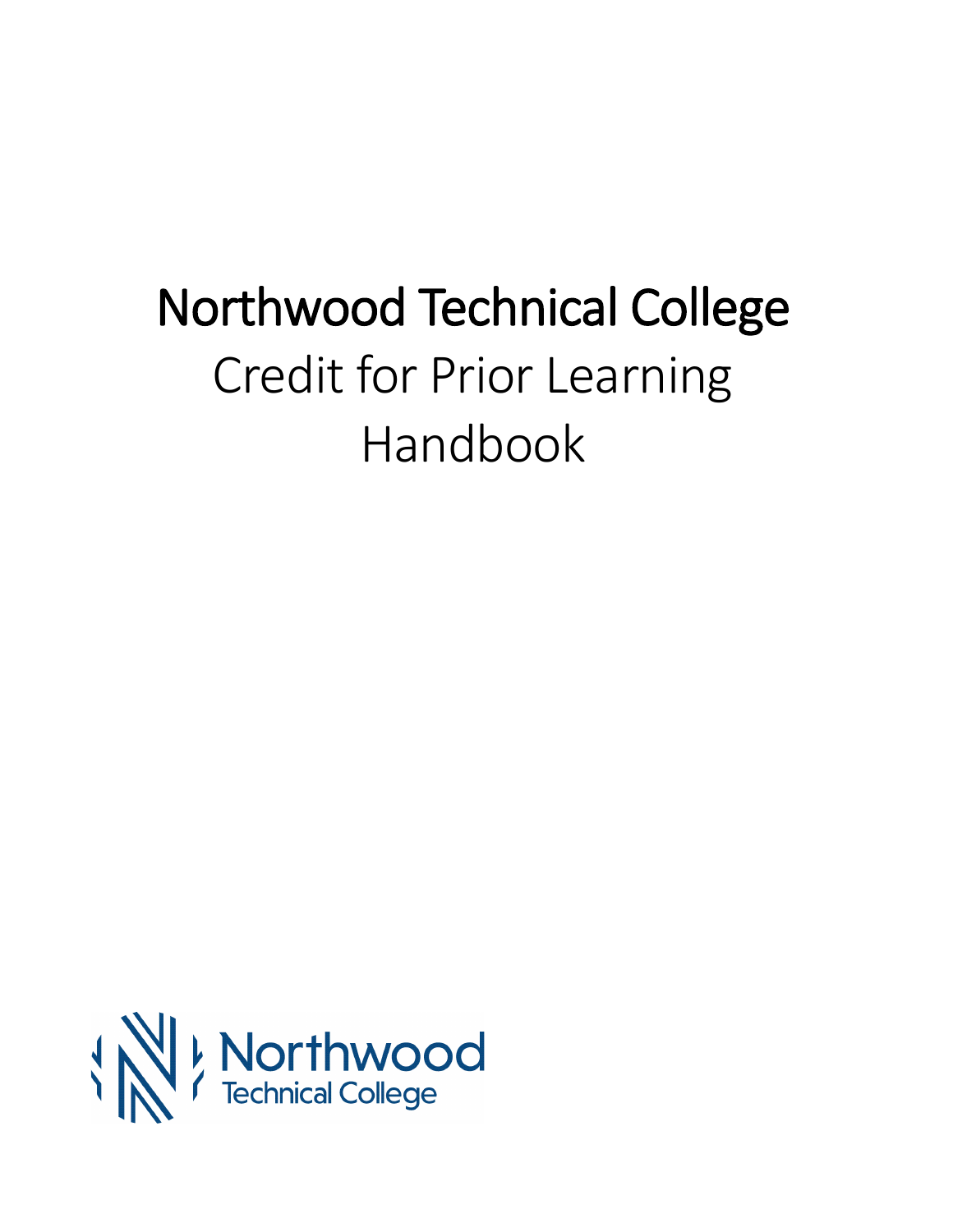# **Table of Contents**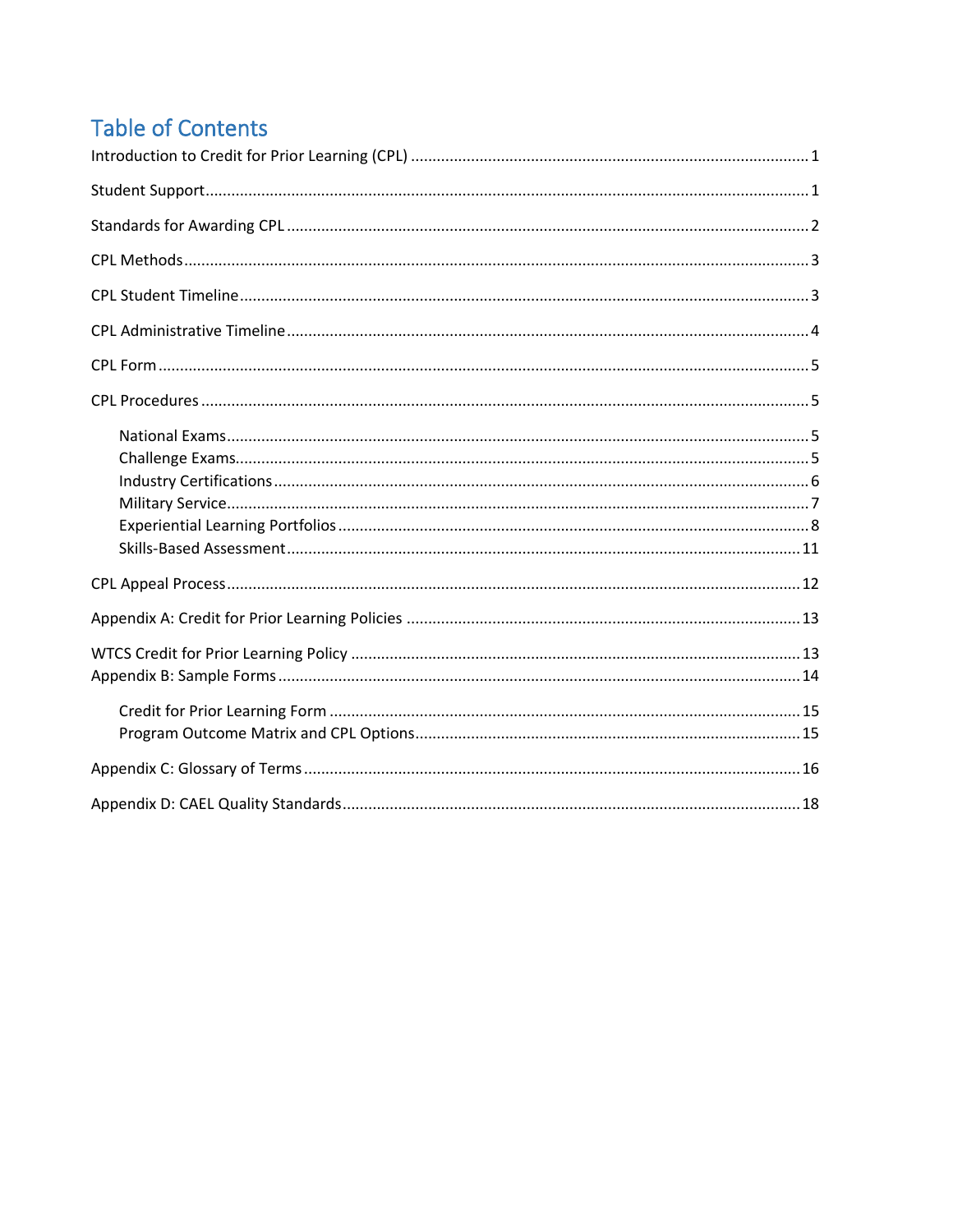# Introduction to Credit for Prior Learning (CPL)

According to the Council for Adult and Experiential Learning (CAEL), "Credit for Prior Learning (CPL) is the process of awarding credit through a set of researched and documented methods for assessing learning outside a college classroom for college credit. The assessment methods allow learners to demonstrate knowledge and skills in a particular field or fields and have that learning evaluated for college credit."

The Northwood Technical College (NORTHWOOD TECH) first developed a Credit for Prior Learning Policy in March 1984 (See Appendix A for current policy). The Wisconsin Technical College System (WTCS) adopted a Credit for Prior Learning Policy in July 1999 outlining principles governing the awarding of credit for prior learning (See Appendix A for current policy). For the next decade, individual WTCS colleges awarded credit for prior learning based on individual college policy and procedures in accordance to the broad guidance of WTCS policy.

In 2015, in response to the expectations outlined in the Trade Adjustment Assistance Community College Career Training (TAACCCT) 2 grant from the U.S. Department of Labor, WTCS colleges involved in the grant partnered with CAEL to identify and implement best practices in the assessment of Credit for Prior Learning. As a result, WTCS Colleges examined their CPL practices resulting in updated policies, procedures, websites and other marketing, tracking, and established WTCS [credit for prior learning resources](http://mywtcs.wtcsystem.edu/instructional-services/instructional-services-resources/credit-for-prior-learning) for all WTCS colleges.

This handbook addresses the details necessary for awarding credit for prior learning according to the WTCS and Northwood Tech guidelines for creating systems and efficiencies that support and encourage programs to offer a full array of CPL opportunities to students.

The handbook is for campus faculty and staff members who will be responsible for implementing and maintaining CPL. This handbook is intended for College staff use; students should be directed to the [Credit for](https://www.witc.edu/admissions/preparing-for-college/credit-for-prior-learning/credit-for-work-or-life-experiences)  [Prior Learning Website.](https://www.witc.edu/admissions/preparing-for-college/credit-for-prior-learning/credit-for-work-or-life-experiences)

The learning addressed in this handbook is defined as college-level knowledge or skills that have been attained outside of a traditional academic environment and that have not been previously evaluated for or awarded college credit.

Students who receive CPL credits are never required to register or pay tuition for the course(s).

### Student Support

The Credit for Prior Learning Contacts on each campus are the primary resource for students looking for credit for prior learning information. Deans and instructors are also tier-one support resources for students applying for CPL. The Credit for Prior Learning website is a great resource for CPL-related information and resources.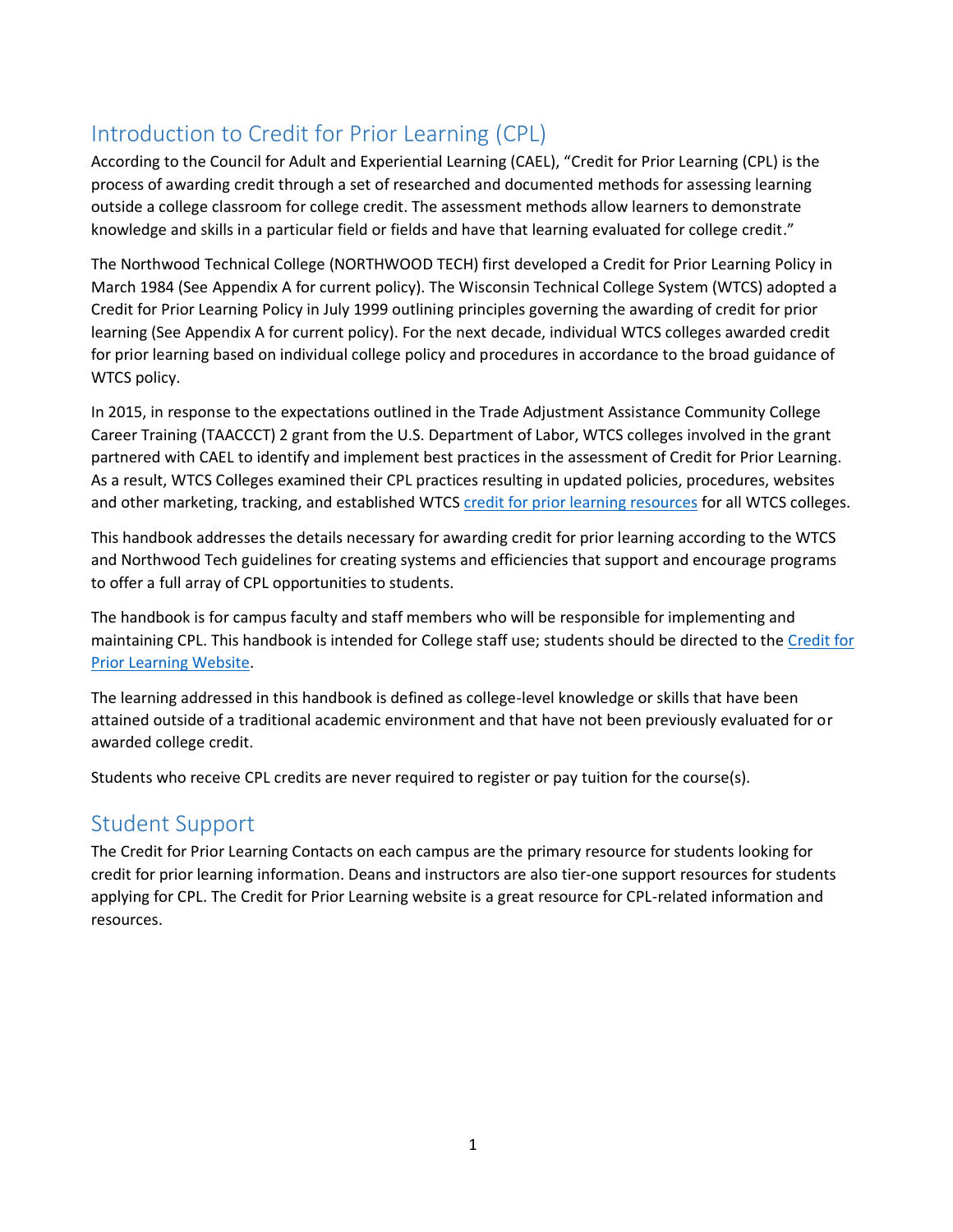# Standards for Awarding CPL

- 1. CPL may be awarded if the following requirements have been met:
	- Student is currently admitted to a program plan
	- The learning is college level
	- There are no negative service indicators
	- Required fees have been paid
- 2. CPL is awarded only for those courses directly applicable (including electives) to the declared program or certificate. (NOTE: Students should be informed that changing a program plan will result in a reassessment of CPL applicability based on new program plan. CPL previously awarded may be used as elective credit in a new plan, if applicable.)
- 3. CPL may not be awarded for partial credit.
- 4. All course prerequisites must be completed prior to a CPL attempt.
- 5. CPL may satisfy the mastery of a program outcome. If a student receives CPL for a course that assesses one or more program outcomes, the student should be recorded as MET for the outcome(s) for TSA reporting.
- 6. CPL cannot be used to satisfy residency requirements. At least 25% of technical studies credits in an associate degree program or 25% of occupational-specific credits in a technical diploma program must be earned at NORTHWOOD TECH.
- 7. All work assessed for CPL must meet or exceed "C" (2.0) level work.
- 8. CPL cannot duplicate any previously awarded credit (to avoid giving credit twice for the same learning).
- 9. CPL is specifically noted as "CR" on the transcript.
- 10. CPL awarded credit is not calculated into the student's grade point average (GPA).
- 11. If credit is denied for a portfolio or a challenge exam is not passed, CPL is not listed on the transcript.
- 12. The credit hours awarded for CPL are not included as a part of the student's semester enrollment.
- 13. The credit will be transcripted for the same semester in which it is processed, but the credit hours do not count as part of the student's total enrollment for the purposes of financial aid or for any other enrollment purposes.
- 14. CPL options appear on the Course Syllabus and on the Credit for Prior Learning website for all courses/options available at the College.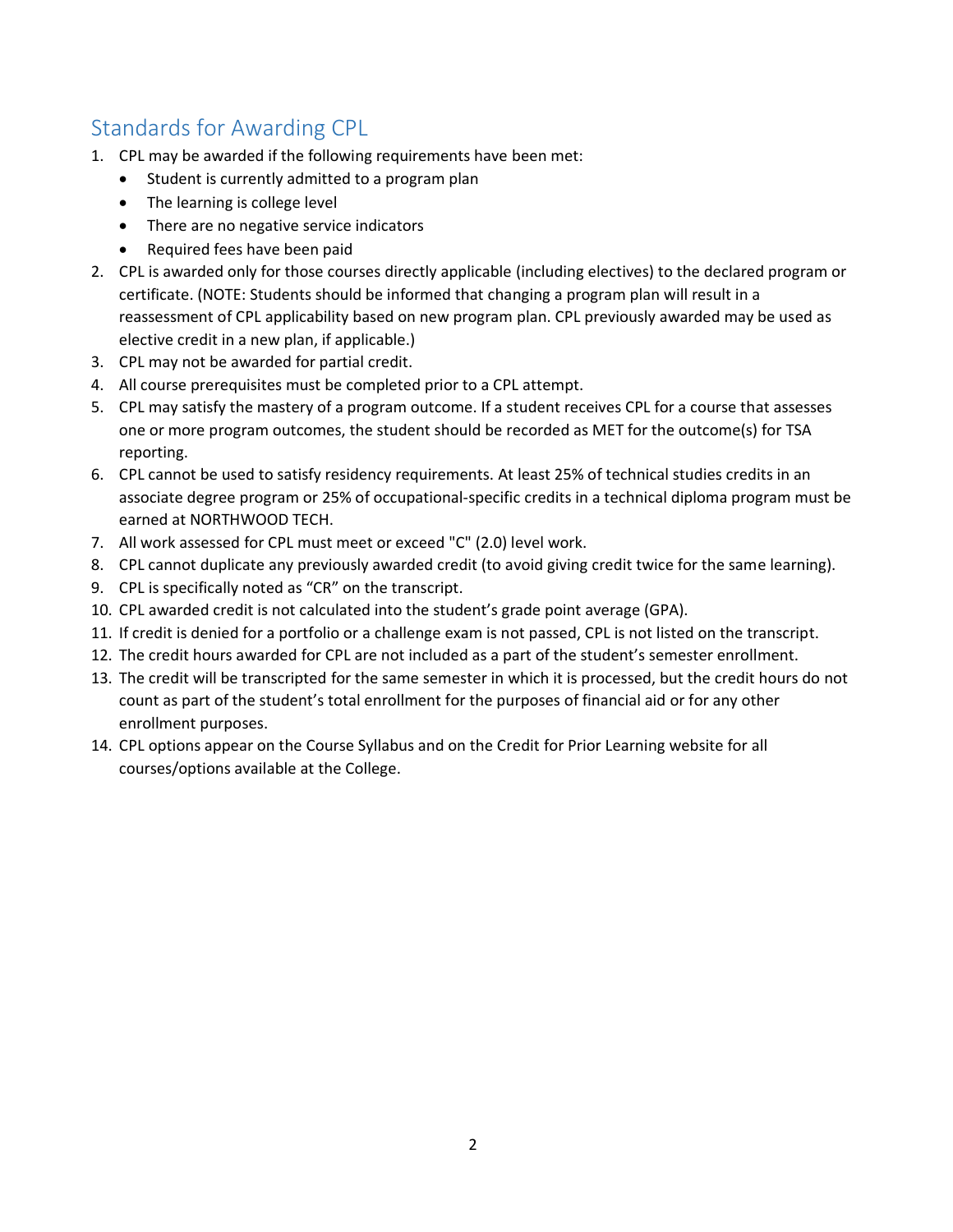# CPL Credit Methods

Programs may choose from any of the following approved methods to evaluate students for CPL. Guidance for each method is provided in the CPL Procedures section of this handbook.

- **Challenge Exams:** Developed and evaluated by Northwood Tech faculty.
- **National Exams:** Developed by nationally recognized organizations.
- **Industry Certifications:** Developed by industry-recognized organizations.
- **Military Service:** The American Council on Education (ACE) has evaluated formal courses and occupations offered by all branches of the military for equivalent college credit.
- **Experiential Learning Portfolios:** A compilation of verifiable artifacts and evidence that demonstrate the student's mastery of course competencies evaluated by Northwood Tech faculty.
- **Skills-Based Assessment:** An in-person demonstration of course competencies evaluated by Northwood Tech faculty.

| When      | Task                                                     | Who                        |
|-----------|----------------------------------------------------------|----------------------------|
| Program   | Meet with advisor to review CPL options available for    | <b>Student and Advisor</b> |
| Admission | program courses. Determine if any are equivalent to      |                            |
|           | course required for program.                             |                            |
| December  | Complete CPL requests prior to Spring course/term        | <b>Students</b>            |
|           | according to the administrative policies outlined in the |                            |
|           | Student Handbook and on the CPL website.                 |                            |
| January   | Process CPL attempts and email results to students and   | <b>Campus CPL Contacts</b> |
|           | advisors.                                                |                            |
| May       | Complete CPL requests prior to Summer course/term        | <b>Students</b>            |
|           | according to the administrative policies outlined in the |                            |
|           | Student Handbook and on the CPL website.                 |                            |
| June      | Process CPL attempts and email results to students and   | <b>Campus CPL Contacts</b> |
|           | cc advisors.                                             |                            |
| July      | Complete CPL requests prior to Fall course/term          | Students                   |
|           | according to the administrative policies outlined in the |                            |
|           | Student Handbook and on the CPL website.                 |                            |
| August    | Process CPL attempts and email results to students and   | <b>Campus CPL Contacts</b> |
|           | advisors.                                                |                            |

# CPL Student Timeline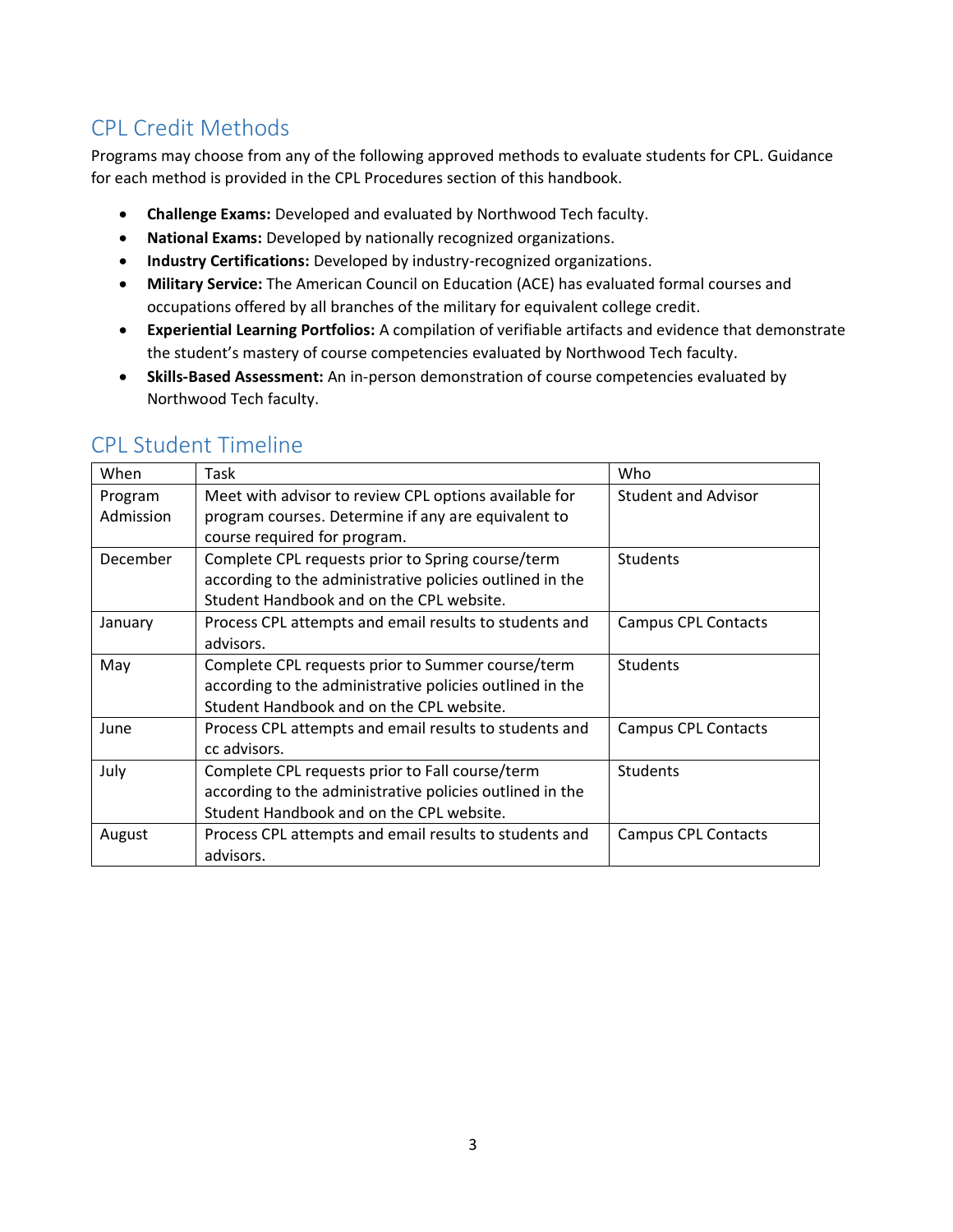# CPL Administrative Timeline

| When     | <b>Task</b>                                               | Who                         |
|----------|-----------------------------------------------------------|-----------------------------|
| January  | Record Challenge Exam and Portfolio attempts on           | <b>Campus CPL Contacts</b>  |
|          | Connection tracking sheet.                                |                             |
| February | Create CPL Matrices for new programs and post to          | Curriculum Office           |
|          | Connection.                                               |                             |
| February | Email faculty and deans to review CPL Matrices on the     | Curriculum Office           |
|          | Connection/Academic Affairs/Program                       |                             |
|          | Administration/Credit for Prior Learning                  |                             |
|          | Resources/Matrices.                                       |                             |
| February | Review National Exam and Industry Certification sites for | <b>Faculty and Deans</b>    |
|          | changes that affect Northwood Tech programs.              |                             |
| February | Review CPL Matrices to add or delete CPL options to       | <b>Faculty and Deans</b>    |
|          | courses. Email desired changes or "No Changes" to         |                             |
|          | Curriculum & Assessment Manager.                          |                             |
| February | Email compiled changes to Curriculum Office Asst.         | <b>Curriculum Office</b>    |
| February | Update CPL Matrices with changes and post to              | Curriculum Office           |
|          | Connection program pages.                                 |                             |
| March    | Develop/revise portfolios and challenge exams.            | Faculty and                 |
|          |                                                           | <b>Curriculum Office</b>    |
| May      | Update CPL website with changes in portfolios,            | Curriculum Office           |
|          | challenge exams, national exams, external certifications  |                             |
|          | for the upcoming FY.                                      |                             |
| May      | Add new CPL options to Course Outcome Summary in          | <b>Curriculum Office</b>    |
|          | WIDS.                                                     |                             |
| June     | Review CPL metrics on Connection tracking sheet           | Curriculum Office           |
|          | (attempts and awards) on Challenge Exams and              |                             |
|          | Portfolios for previous Academic Year (summer, fall,      |                             |
|          | spring).                                                  |                             |
| June     | Run FY CPL client reporting data report from Cognos.      | Curriculum Office           |
| June     | Audit Connection and Cognos data for discrepancies.       | Curriculum Office           |
| June     | Compile data and share with Academic Deans and other      | Curriculum Office           |
|          | stakeholders.                                             |                             |
| June     | Review CPL data and look for trends that support          | <b>Deans</b>                |
|          | changes needed.                                           |                             |
| June     | Record Challenge Exam and Portfolio attempts on           | <b>Campus CPL Contacts</b>  |
|          | Connection tracking sheet.                                |                             |
| June     | Update, order, and distribute CPL brochures.              | Curriculum Office           |
| July     | Review process and CPL Handbook.                          | VPAA, Academic Deans,       |
|          |                                                           | VPSA, Registrar, CPL        |
|          |                                                           | Contacts, Curriculum Office |
| August   | Record Challenge Exam and Portfolio attempts on           | <b>Campus CPL Contacts</b>  |
|          | Connection tracking sheet.                                |                             |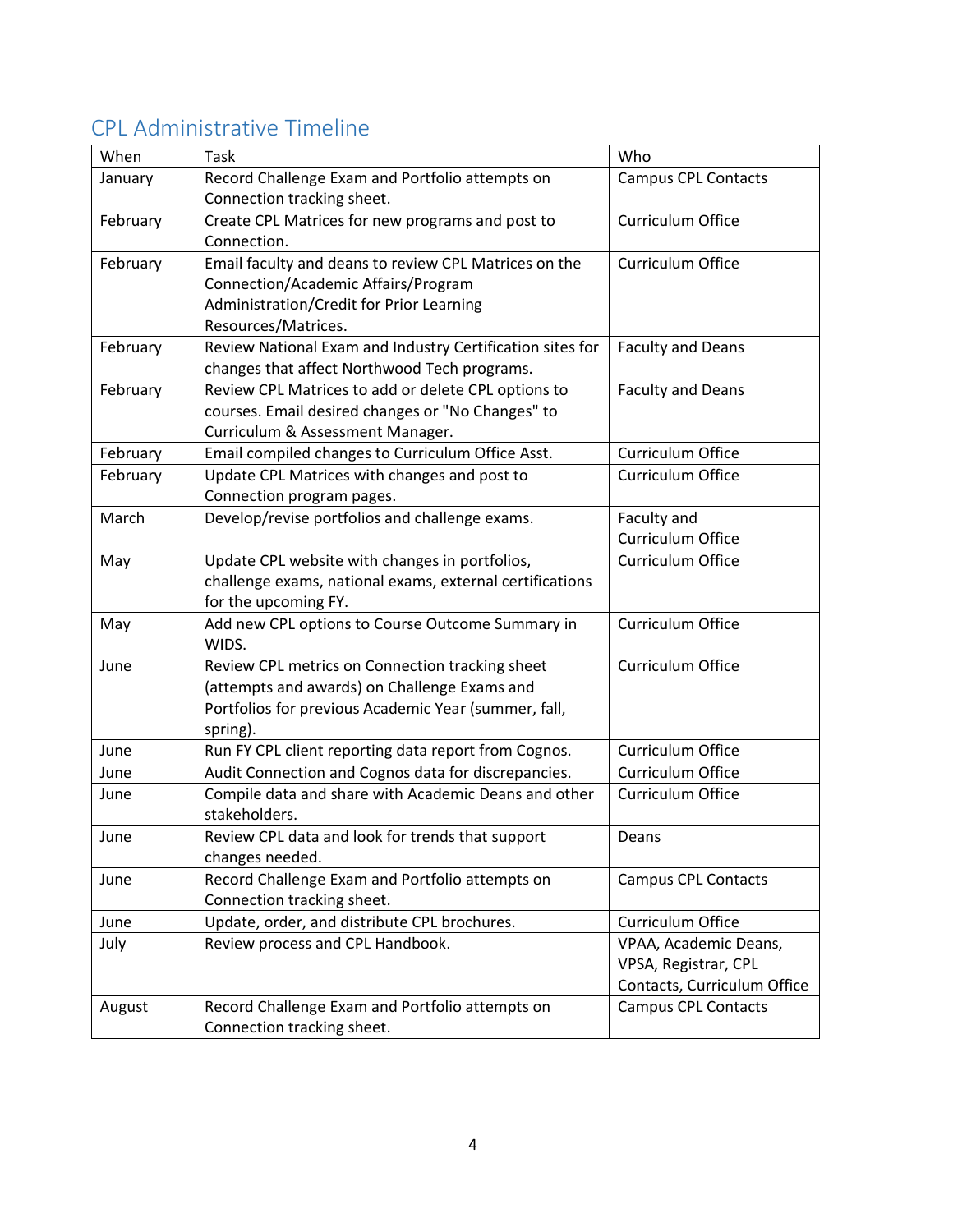# Credit for Prior Learning Form

The Credit for Prior Learning form is used to document all CPL awarded. See an example of the CPL form in Appendix B: Sample Forms.

The Credit for Prior Learning Form includes the following:

- Statement: Transfer requests not included in the current Northwood Tech Transfer Credit Crosswalks must be evaluated by the Registrar.
- Campus Credit for Prior Learning Contact's name, campus, campus address
- Student name, ID number, Academic Advisor, and Academic Program (Plan)
- Date and Requirement Term
- Form Completed By
- Information to complete the following:
	- o Transfer Credit from other Colleges and/or High School
	- o Course Substitutions between Northwood Tech courses
	- o National Exam Credit
	- o Experiential Learning Portfolio Credit
	- o Challenge Exam Credit
- Credit for Prior Learning Student Information
- Credit for Prior Learning Process Summary

# CPL Procedures

#### Credit through Exams

#### National Exam Procedures

- 1. Student reviews the Credit for Prior Learning website to review national exam options.
- 2. Student meets with his/her advisor to determine which exam(s) and minimum scores satisfy program requirements to receive credit.
- 3. Student requests official score report from National Testing Organization be sent to Campus CPL Contact.
- 4. When score reports are received, CPL Contact completes CPL Form and updates student record in PeopleSoft following the procedures in the WILM CPL Entry for Test Credits, recognized credit code 5J.
- 5. Score Reports are scanned and stamped.
- 6. CPL Contact enters the credit awarded on the Annual CPL Tracking Spreadsheet.
- 7. Student is notified through Northwood Tech student email.

#### Challenge Exams

#### Challenge Exam Development

- 1. Obtain a current copy of the course outcome summary.
- 2. Review the competencies, criteria, and learning objectives.
- 3. Develop exam questions that address each criterion and learning objective at least once. Important concepts may be addressed more than once. [Writing Effective Test Questions](https://witc.wids.org/PublicDocuments.axd?DocumentID=f3300039-9e2c-428a-821f-fb9b1dee0d1b)
- 4. For each question, note the learning objective(s) and criterion/criteria assessed.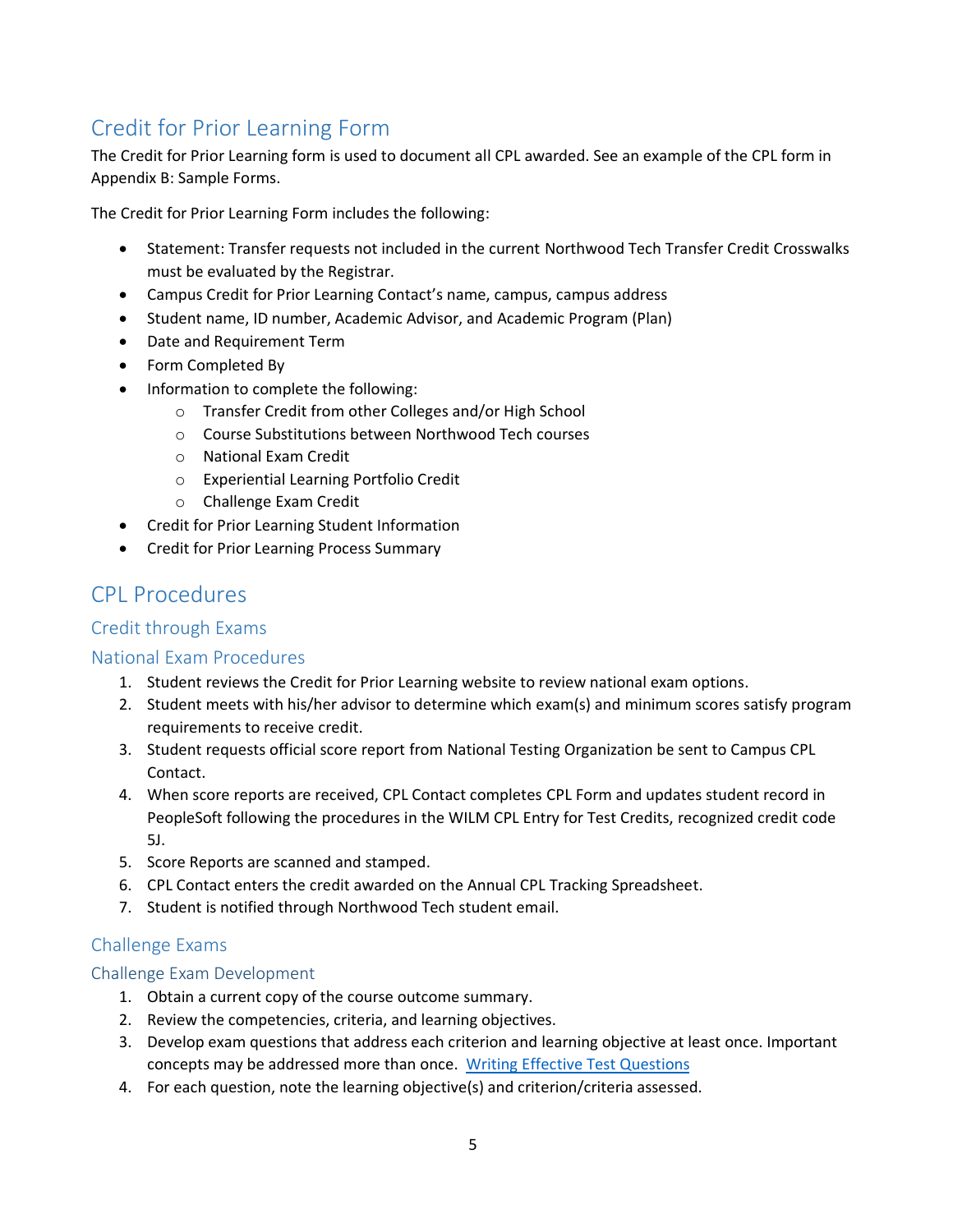- 5. Designate a Bloom's Taxonomy level for each question. Assure that there is *at least* one question that requires student performance at the designated Bloom's Taxonomy level.
- 6. Academic Affairs will create the Challenge Exam Information Sheet draft with the Course Information and Challenge Exam Guidelines completed. Complete the Challenge Exam Format information: Challenge Exam Format
	- i. Number/Format of Questions
	- ii. Passing Score (80%)
	- iii. Time Allowed for Completion
	- iv. Materials Allowed in Testing Room
	- v. How/When Results Will Be Available
- 7. Email both the Challenge Exam and the Information Sheet to Academic Affairs.

#### Challenge Exam Procedures

- 1. Student reviews the Credit for Prior Learning website to identify test options.
- 2. Student meets with his/her advisor to determine which exam(s) satisfy program requirements, prerequisites, and minimum score required to receive credit.
- 3. Student completes CPL form, makes an appointment to complete the exam, and pays the fee.
- 4. Student Services staff assures student is eligible to take the exam when student schedules appointment and pays fee.
- 5. Student completes the exam within seven days of the course start date.
- 6. Identified staff score the exam.
- 7. CPL Contact updates student record in PeopleSoft following the procedures in the WILM CPL Entry for Test Credits, recognized credit code 3J.
- 8. CPL Contact enters the pass/fail data on the Annual CPL Tracking Spreadsheet.
- 9. Student is notified through Northwood Tech student email.
- 10. If credit is awarded and student is currently enrolled in course, complete Course Change Form and refund tuition.
- 11. Exam is kept for six weeks pending any appeal and then destroyed.
- 12. Students who are eligible to re-take an exam (see Student Handbook for re-take eligibility requirements) must pay the appropriate fees for each attempt, regardless of outcomes.

**Note:** Online students requesting a challenge exam should be referred to the home campus of the instructor of the requested course/challenge exam. The challenge exam should be taken on that campus, unless a student's proximity to another campus allows for ease of travel for the student. If there are multiple instructors for a course, online students should be referred to the home campus of the program director for that program.

**Note**: Students currently enrolled in the course (or intending to enroll in the course) must take the challenge exam at least two weeks prior to the course start date. Successful students must request a class withdrawal and will receive a 100 percent refund.

#### Industry Certifications Procedures

- 1. Student reviews the Credit for Prior Learning website to identify certification options.
- 2. Student meets with his/her advisor to determine which certification(s) satisfy program requirements and score standards required to receive credit.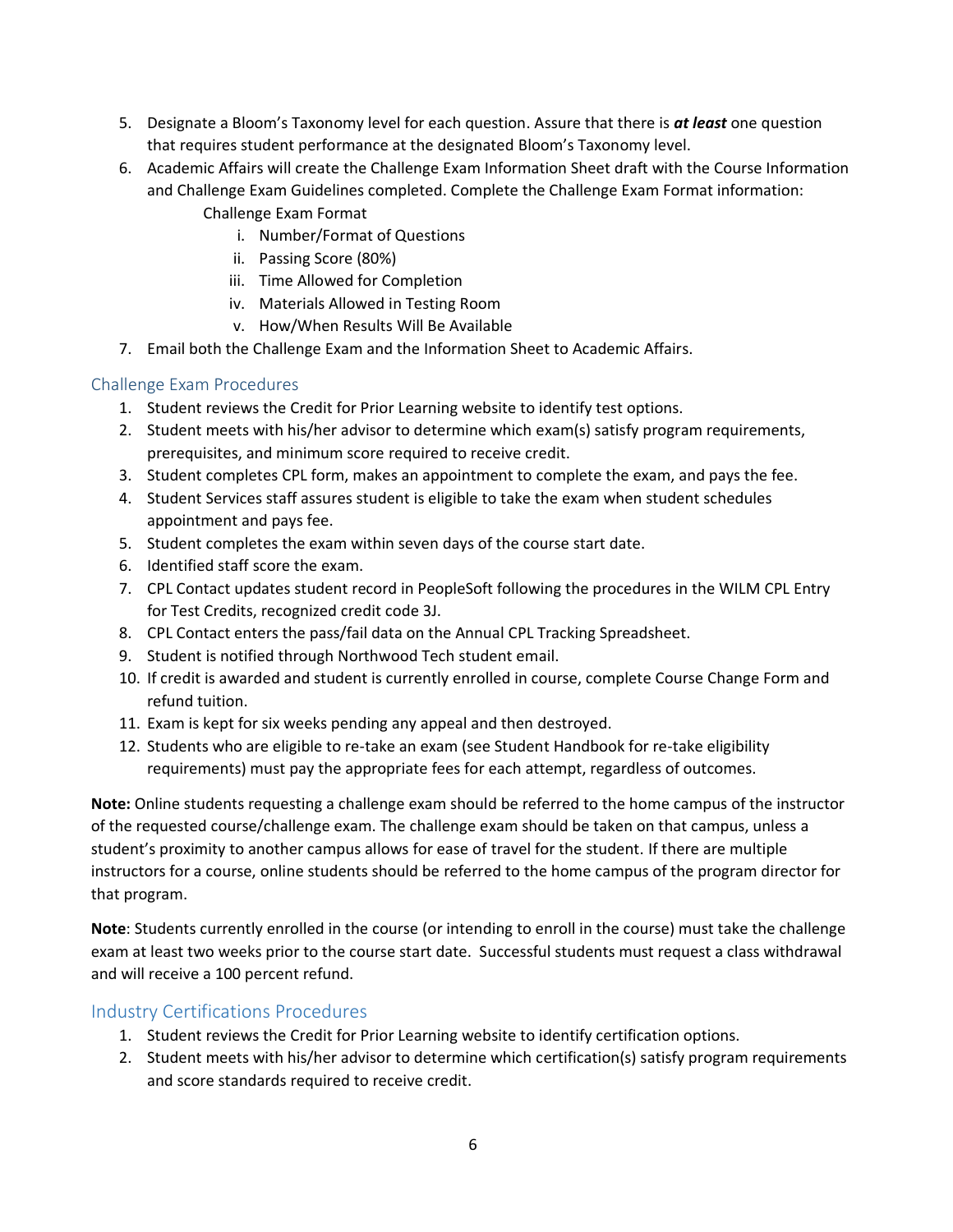- 3. Student requests official score report/documentation from the Industry be sent to Campus CPL Contact.
- 4. When documentation is received, CPL Contact completes the CPL form and updates student record in PeopleSoft following the procedures in the WILM CPL Entry for Other Credits, recognized credit code 5J.
- 5. CPL Contact enters the credit awarded on the Annual CPL Tracking Spreadsheet.
- 6. Documentation is scanned and stamped.
- 7. Student is notified through Northwood Tech student email.

Additional information is available on the [Credit through Exams](https://www.witc.edu/admissions/preparing-for-college/credit-for-prior-learning/credit-through-examshttps:/www.witc.edu/admissions/preparing-for-college/credit-for-prior-learning/credit-through-exams) website.

#### Military Service

#### Military Service Procedures

- 1. Student requests Joint Services Transcript be sent to Registrar.
- 2. When received, transcripts are scanned and stamped.
- 3. CPL Contact completes the CPL form and updates student record in PeopleSoft following the procedures in the WILM CPL Entry for Other Credits, recognized credit code 4M or 5M.
- 4. CPL Contact enters the credit awarded on the Annual CPL Tracking Spreadsheet.
- 5. Student is notified through Northwood Tech student email.

Joint Services Transcript (JST) learning gained in the U.S. Military is evaluated using the American Council on Education (ACE) credit recommendations for current or former Army, Coast Guard, Marine Corps, or Navy personnel or on a Community College of the Air Force Transcript (CCAF) for Air Force personnel.

NOTE: CCAF is regionally accredited, so credit may be transferred directly for courses shown on the CCAF Transcript.

Service members or veterans can request a copy of their JST at the **DOD** site, and, if needed, can request updates or corrections to their JST with service-specific support. The JST eliminates the need for the DD Form 295.

Military learning experiences for which credit is awarded must be applicable to the student's program plan or certificate program.

Credit may be transferred from the JST for military training school, occupation/rank, and coursework as recommended in the ACE Military Guide. Always use the ACE Identifier (Course and/or Occupation) to describe the credit, being careful not to duplicate credit awards in the same subject area.

Standardized test credit, which is current on the PLA Credit Matrix and meets cut score requirements, may be transferred directly from the JST as long as the JST lists the examination name, score earned on the exam, and the date it was taken.

Military Training determined by ACE to be in the Vocational category is not considered to be at the college level and should not be considered independently for college credit.

Staff should cross-reference the ACE Identifiers on the JST with the [ACE Military Guide.](http://www.acenet.edu/news-room/Pages/Military-Guide-Online.aspx) The information needed to compare military training course curriculum and competencies, as well as military occupation (job performance) competencies with Northwood Tech courses is listed in the ACE military guide. The ACE site can be searched by course and by occupation. Using either or both may help to find information related to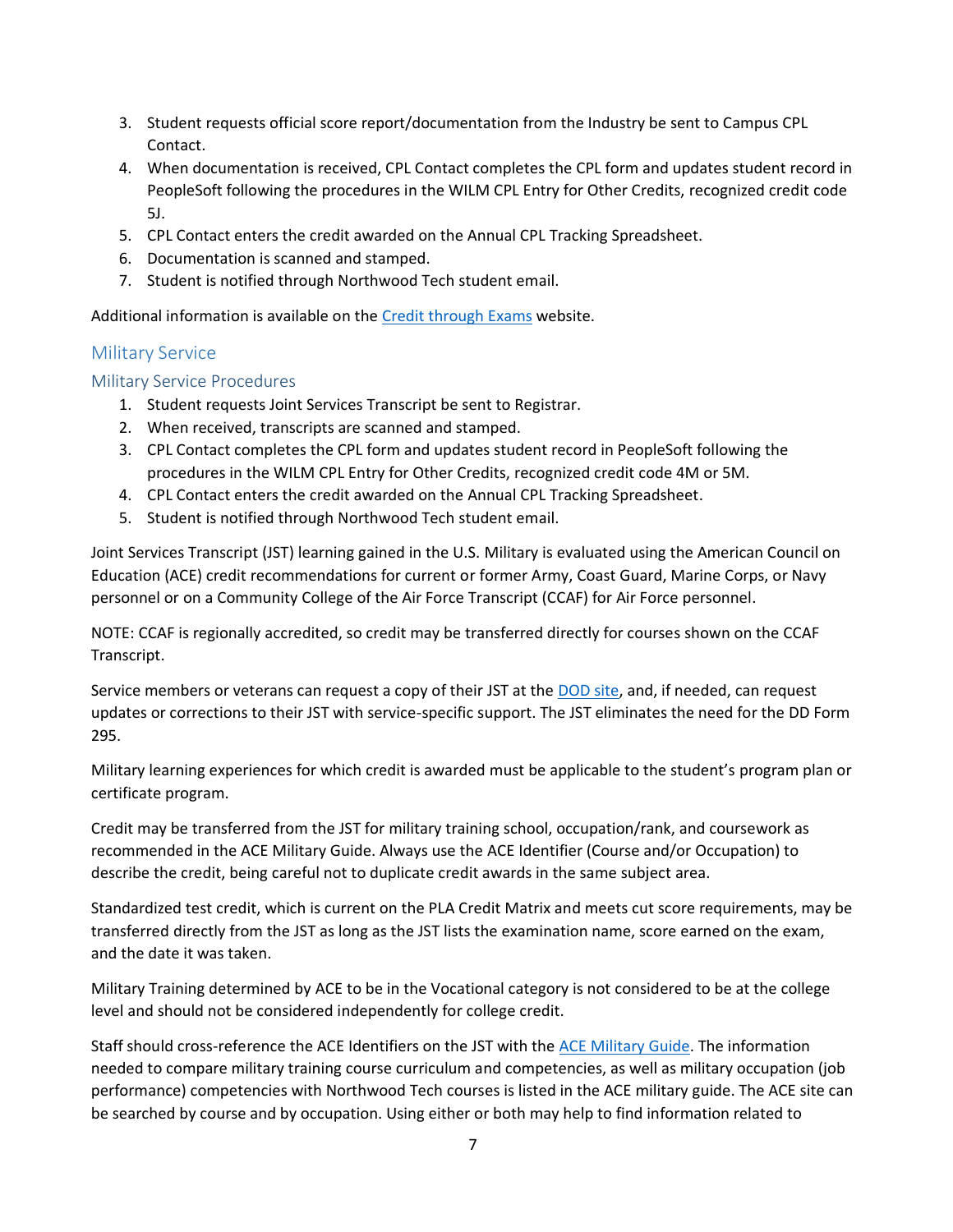curriculum and competencies which describe the service member's military learning and will aid in the transfer of credit for that learning.

If the training, occupation or credential has not been previously cross-walked to a Northwood Tech course, faculty subject matter experts or other qualified staff must evaluate the ACE recommendations to determine appropriate crosswalks to Northwood Tech courses.

If there is no ACE credit recommendation made for an entry on the JST, credit should not be awarded and students should be advised about other CPL options such as Challenge Exams and Experiential Learning Portfolios.

If a direct crosswalk to a Northwood Tech course is not appropriate, elective credit may be awarded as it applies to the student's program plan. Students may also use ACE recommendations as part of a larger body of evidence in a Portfolio to capture credit.

If possible, CPL Contacts should transcribe the credits within 30 days of receipt of the transcript and/or CPL Form with supporting documents. Campuses that process a high volume of Military and Veteran CPL requests may need more time to complete this transaction process. In all cases, students should be given information about expected timeframes for completion at the time of application.

Additional information is available on the [Credit for Military Experience](https://www.witc.edu/admissions/preparing-for-college/credit-for-prior-learning/credit-for-military-experience) website.

#### Work or Life Experiences

#### Experiential Learning Portfolio Development

- 1. Contact Academic Affairs to develop a portfolio template for the course(s).
- 2. Review the portfolio template and determine the following:
	- if a meeting with the faculty or dean is required or highly recommended
	- Identify any Required or Suggested artifacts needed to demonstrate mastery for each competency
- 3. Email portfolio to Academic Affairs to post on the CPL website.

#### Portfolio Procedures

- 1. Student reviews the templates on the website to determine
	- which course(s) satisfy program requirements
	- if prerequisites are met, and
	- if he/she has adequate learning through experience to receive credit
- 2. Student meets with his/her advisor/dean if more information is desired or if portfolio template states a meeting is required.
- 3. Student accesses the portfolio resources on the CPL website.
- 4. Student completes the portfolio template and gathers required and any recommended artifacts. The [Experiential Learning Portfolio Tutorial](https://www.witc.edu/sites/default/files/inline-files/Experiential%20Learning%20Portfolio%20Tutorial_0.pdf) guides students through portfolio development.
- 5. Student submits the portfolio and CPL form to the Campus CPL Contact and pays the fee before or after the course begins, but credit must be determined no later than seven days from the course start date.
- 6. Student Services staff assures student is eligible to complete the portfolio when student submits.
- 7. Campus CPL Contact completes the Credit for Prior Learning Form.
- 8. Campus CPL Contact forwards the portfolio to the appropriate Dean.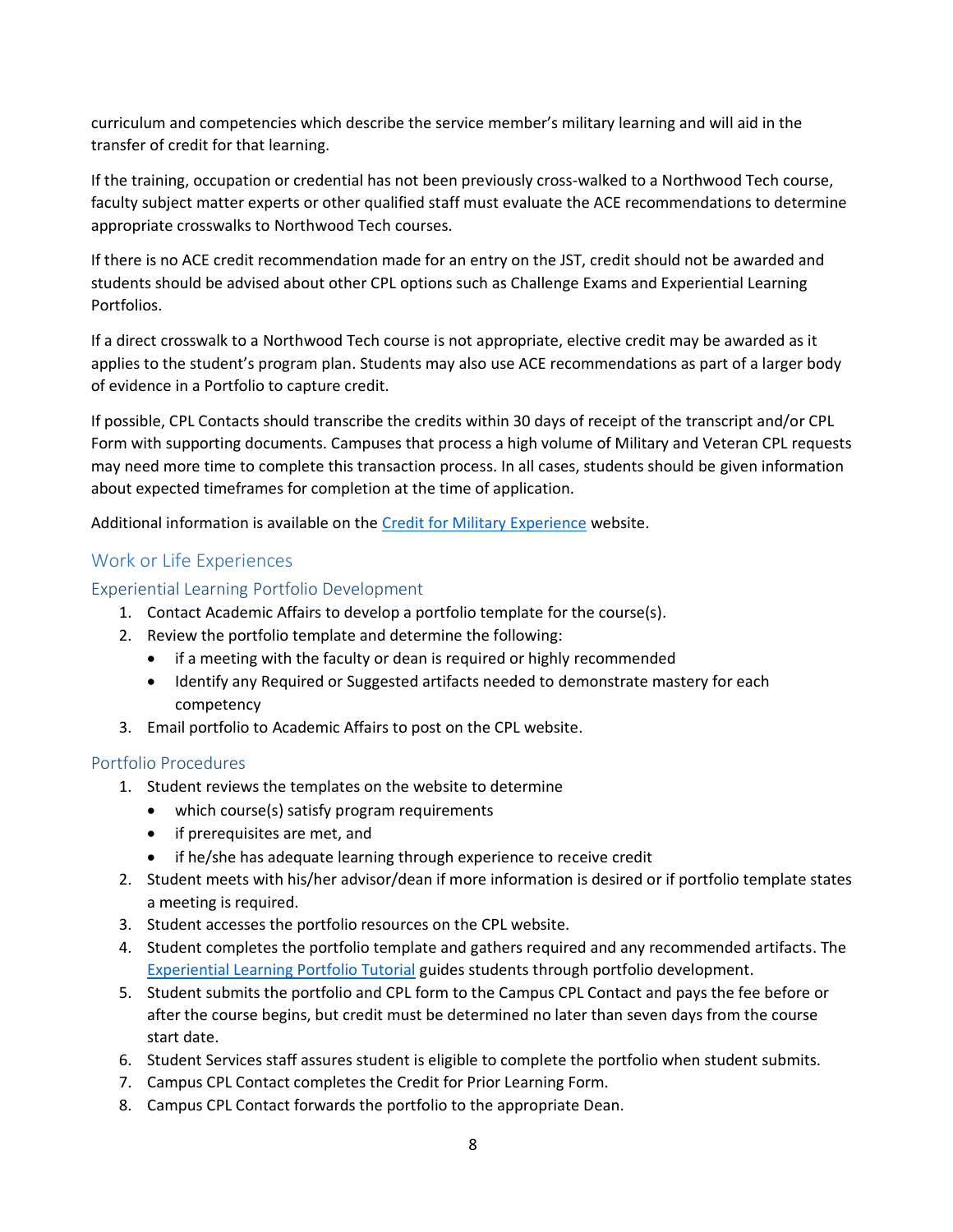- 9. Dean works with faculty content expert to determine whether credit will be awarded.
- 10. Dean or faculty notifies Campus CPL Contact whether or not credit is awarded.
- 11. Campus CPL Contact records the information on the Annual CPL Tracking Spreadsheet.
- 12. If credit is awarded, CPL Contact updates student record in PeopleSoft following the procedures in the WILM CPL Entry for Other Credits, recognized credit code 4J, and scans the portfolio template to the student record.
- 13. CPL Contact enters pass/fail data on the Annual CPL Tracking Spreadsheet.
- 14. Student is notified through Northwood Tech student email.
- 15. If credit is awarded and student is currently enrolled in course, complete Course Change Form and refund tuition.
- 16. CPL Portfolio is returned to the student or discarded if not collected after 30 days.

**Note**: Northwood Tech uses a portfolio method to document learning through prior work, military, volunteer, education, training, and/or other life experiences to assess equivalency to Northwood Tech competencies. To begin the process, students must review the templates on the Northwood Tech Credit for Prior Learning website to determine if they have the skills and knowledge covered in the course. To continue the process, contact the Dean of Academic Programs.

Students currently enrolled in the course (or intending to enroll in the course) must complete the experiential learning portfolio at least two weeks prior to the course start date. Successful students must request a class withdrawal and will receive a 100 percent refund.

#### Faculty and student roles in the portfolio process

Once a student has prepared the portfolio, it must be submitted to the campus Credit for Prior Learning Contact and the fee paid prior to assessment. A faculty member or other subject matter expert will evaluate the portfolio and determine if the student has provided sufficient documentation to demonstrate attainment of the learning outcomes and/or met the competencies of the course at the level of a "C" or better. To ensure equity and neutrality, the faculty member who supports the student while developing the portfolio should not be the same person who evaluates it, if possible.

#### Minimum Requirements for the Content of the Portfolio

The student should use the Experiential Learning Portfolio for the specific course they are seeking credit. The portfolio should include the following elements:

- Student Contact Information.
- A brief introduction of student summarizing experience.
- Description of learning and experience addressing the criteria and objectives for each competency.
- All required artifacts.
- Any suggested artifacts.
- Conclusion summarizing how the competencies have been met.
- Learning Source Table identifying Organization, Supervisor, Start/End Dates, Total Hours, and Related Competencies.

#### Portfolio Assessment

The Portfolio Assessor will: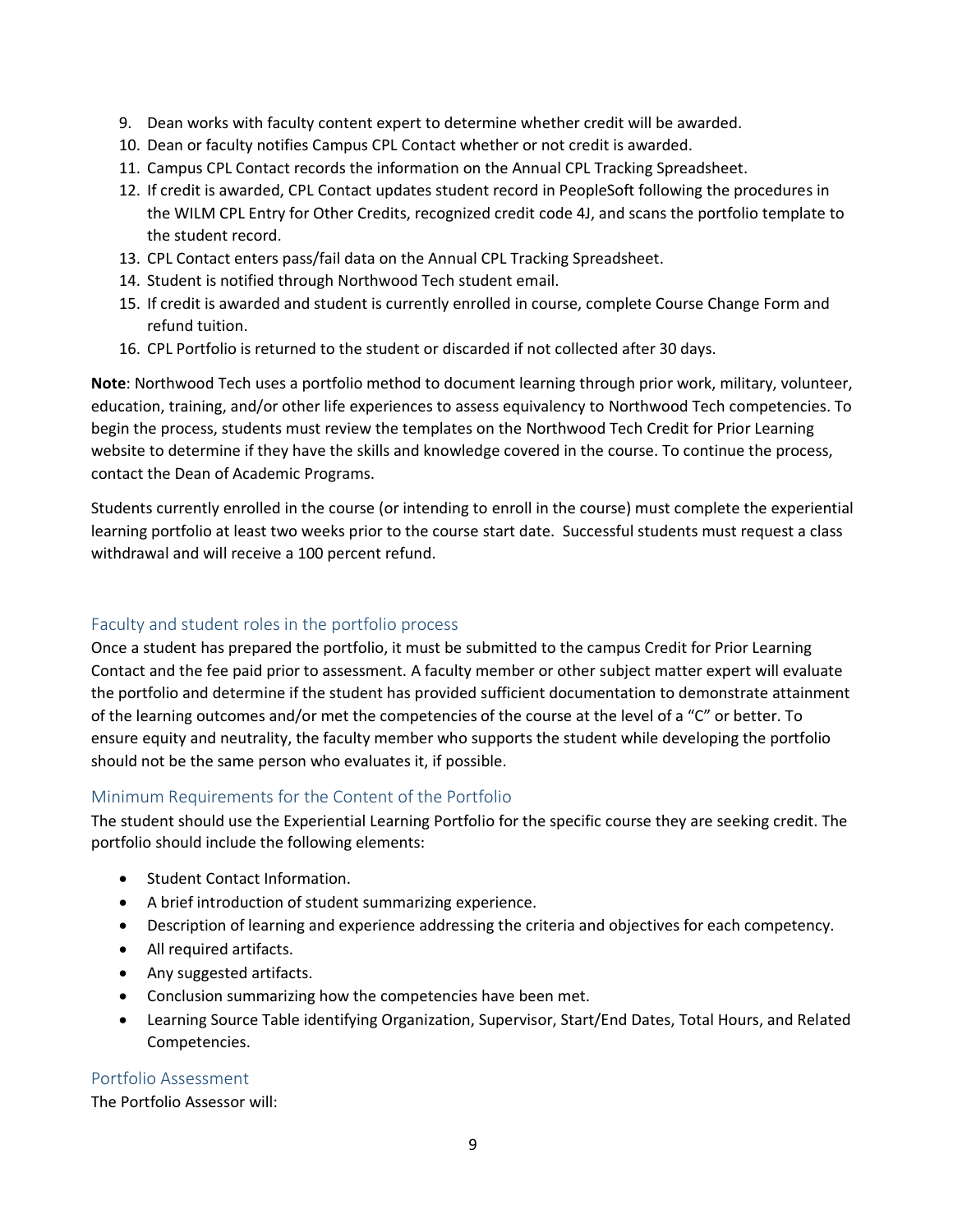- Assess the written and/or demonstrated learning claim against the required competencies' criteria.
- Review the submitted artifacts for sufficiency and legitimacy in supporting the learning claims in the portfolio.
- Determine if each competency meets at least 80% of the criteria and provide feedback on strengths and weaknesses.

#### Portfolio Assessment Benefits for Students

It is important for students to have a clear understanding of the benefits and risks involved when using the portfolio assessment method.

Developing a portfolio can be a rewarding and personally fulfilling experience. It helps students to articulate what they have learned, often resulting in a sense of pride and accomplishment.

For students who have deep knowledge within a single discipline, there is potential to earn credits for more than one course. This opportunity can reduce time to completion and tuition and fees.

The advising conversation with a faculty subject matter expert or faculty advisor is always beneficial for the student, even if s/he decides not to pursue a portfolio. Students are often confused between experience (I did this) and learning (I learned this from my experience).

Students can be successful if they are properly prepared to write a portfolio or demonstrate a skill, knowing the standards for which they will be assessed.

#### Portfolio Assessment Risks for Students

Earning credit via portfolio is not assured. Students must pay the assessment fees even if credit is not awarded. There are no refunds awarded for CPL assessments resulting in no credit awarded.

Students who are surprised by the rigor of preparing a portfolio might find it too difficult to complete the process.

When students get off track in their writing, they may not articulate the learning. Credit is not awarded for experience but for the learning gained from experience.

Financial aid does not cover assessment fees associated with portfolio assessment.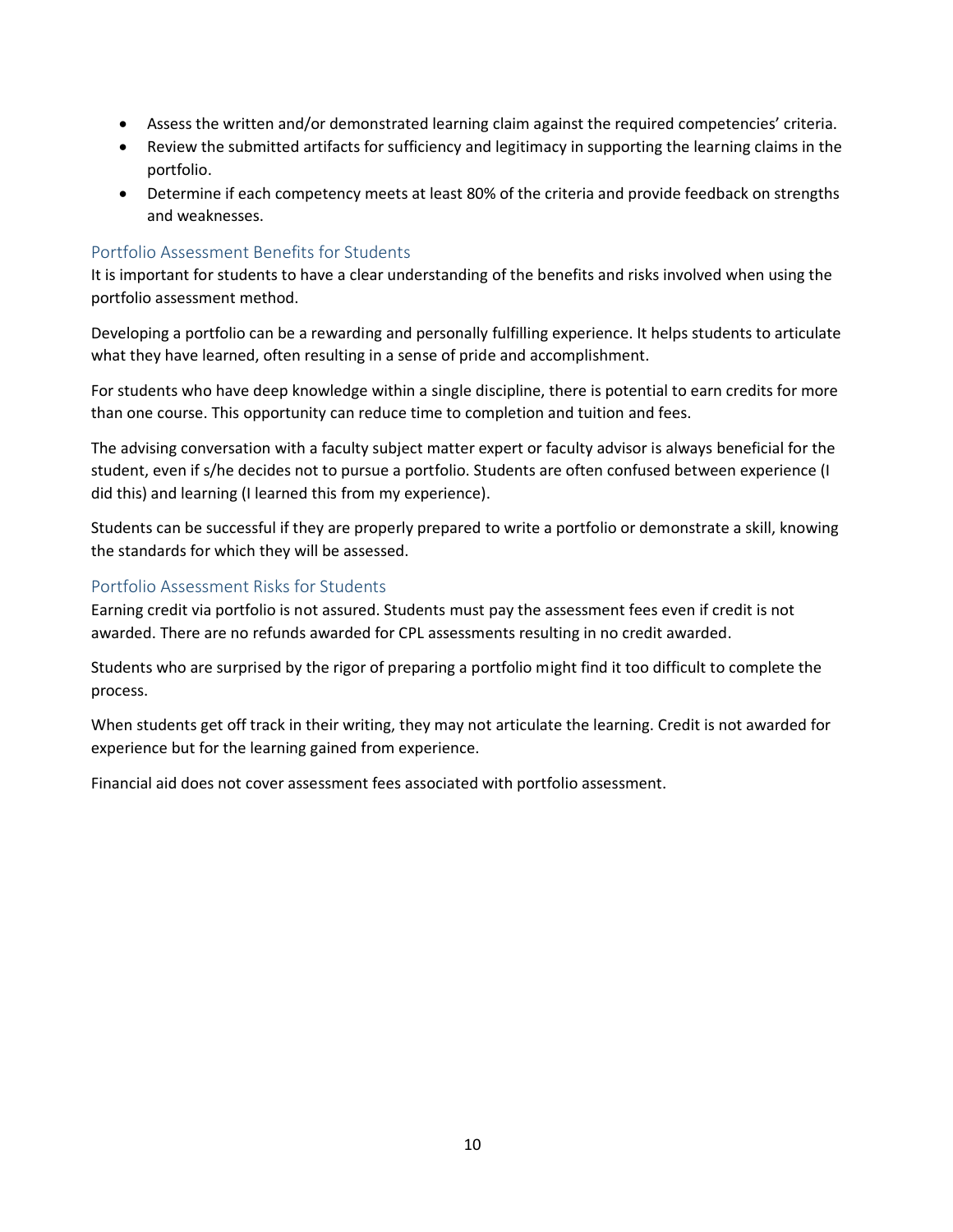#### Skills-Based Assessment

#### Skills-Based Assessment Development

- 1. Obtain a current copy of the course outcome summary.
- 2. Review the competencies, criteria, and learning objectives.
- 3. Develop the Skills Assessment Checklist that address each criterion and learning objective at least once.
- 4. For each item on the checklist, note the learning objective(s) and criterion/criteria assessed.
- 5. Academic Affairs will create the Skills-Based Assessment Information Sheet draft with the Course Information and Guidelines completed. Complete the Format information:
	- Skills-Based Assessment Format
		- i. Passing Score (80%)
		- ii. Time Allowed for Completion
		- iii. Materials Provided by Northwood Tech
		- iv. Materials Student Provides
		- v. How/When Results Will Be Available

Email both the Skills Assessment Checklist and the Information Sheet to Academic Affairs.

#### Skills-Based Assessment Procedures

- 1. Student accesses Course Outcome Summary and Skills Checklist on the CPL website to determine
	- which course(s) satisfy program requirements
	- if prerequisites are met, and
	- if he/she has adequate learning through experience to receive credit
- 2. Student meets with his/her advisor/dean to review student request for skills-based assessment.
- 3. Student and instructor schedule time for the assessment.
- 3. Student pays the fee to the Campus CPL Contact prior to the assessment.
- 4. CPL Contact enters the assessment information on the CPL tracking spreadsheet.
- 5. Campus CPL Contact or Instructor completes the Credit for Prior Learning Form.
- 6. Student completes the skill assessment on the determined date.
- 7. Instructor submits e-time for skills assessment
- 8. Instructor sends the skills checklist to the CPL Contact indicating whether credit is awarded or not.
- 9. CPL Contact enters pass/fail information on the Annual CPL Tracking Spreadsheet.
- 10. If credit is awarded, CPL Contact updates student record in PeopleSoft following the procedures in the WILM CPL Entry for Other Credits, recognized credit code 4J, and scans the skills checklist to the student record.
- 11. CPL Contact enters pass/fail data on the Annual CPL Tracking Spreadsheet.
- 12. Student is notified through Northwood Tech student email when credit is documented.
- 13. If credit is awarded and student is currently enrolled in course, CPL Contact completes Course Change Form and refunds tuition.

Additional information is available on the [Credit for Work or Life Experiences](https://www.witc.edu/admissions/preparing-for-college/credit-for-prior-learning/credit-for-work-or-life-experiences) website.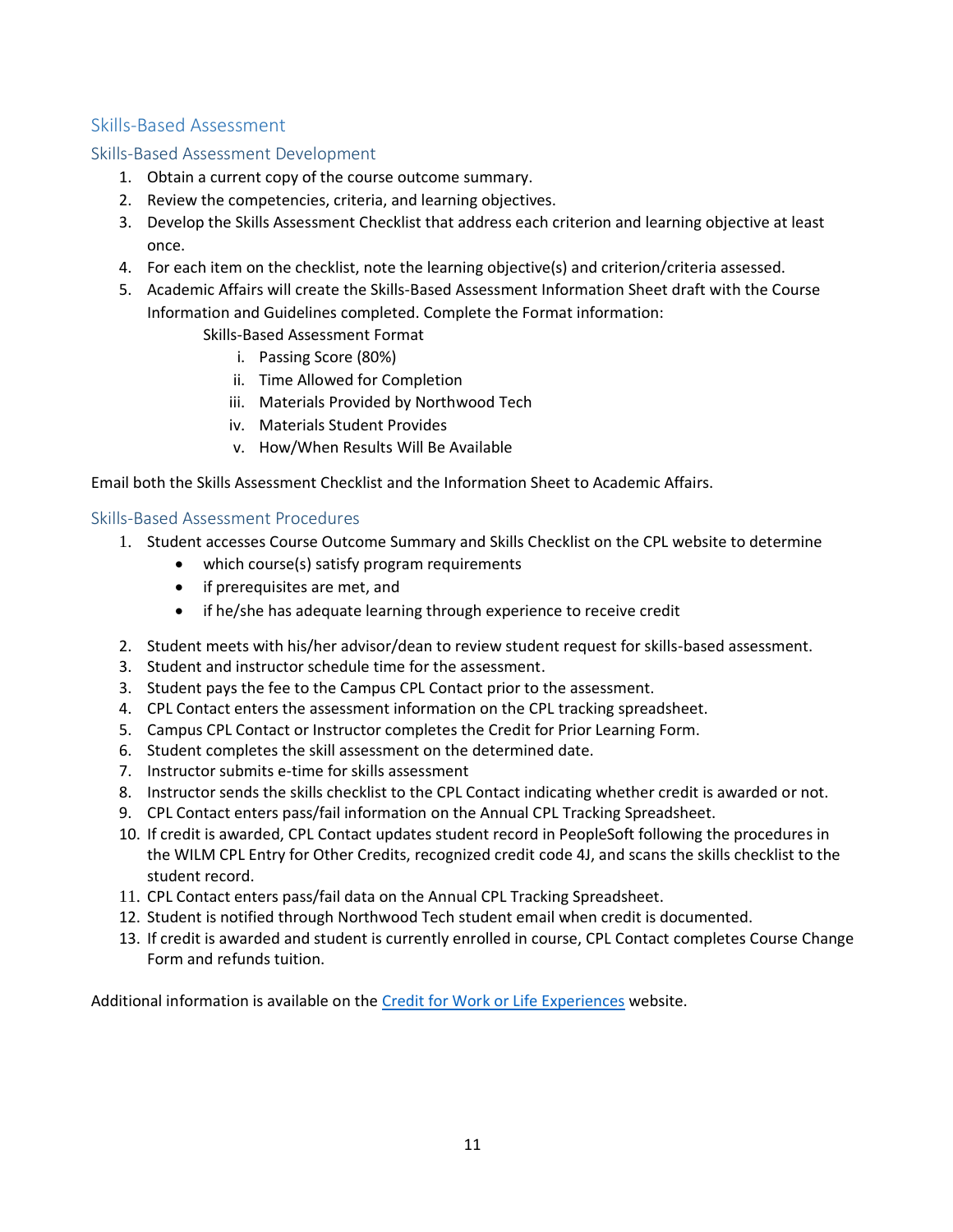# CPL Appeal Process

Students should be notified of the outcomes of their completed CPL application within 30 days of submission, as appropriate. Information about how and when the student will be notified should be included on the CPL website.

Recommendations and scoring by ACE, CLEP, and other external bodies are under the auspices of the evaluation body and cannot be appealed at the college-level. Students should be directed to the appeal procedures for each testing agency or credit recommendation service.

Students are not eligible for a reimbursement of the cost of a CPL assessment under any circumstances and will need to reapply and submit payment if requesting subsequent evaluations, regardless of which course they challenge.

Students cannot appeal for CPL to be removed from their academic transcript.

Students cannot appeal to the institution if a transfer institution (outside of Northwood Tech) does not accept the credit.

In the case of Challenge Exams, Portfolio Assessments, and Skills-Based Assessments the student may submit a written request for a meeting with the CPL Evaluator who denied the issuance of credit. The meeting should take place within 14 days of the student's denial and be documented for their records.

Portfolio evaluators may advise students to submit additional documentation, if appropriate, to further demonstrate required competencies. The Evaluator should set a specific time frame and list of requirements for the student to submit under the same evaluation. Consequences of not meeting this timeline should be clearly communicated.

Recommendations subsequent to appeal will stand. Students will be required to re-submit Portfolio, retest Challenge exams (according to testing policy), or re-demonstrate skills if they wish to be reevaluated after appeal.

The process of appeal should be designed to ensure that students have every opportunity to demonstrate their learning for CPL evaluation.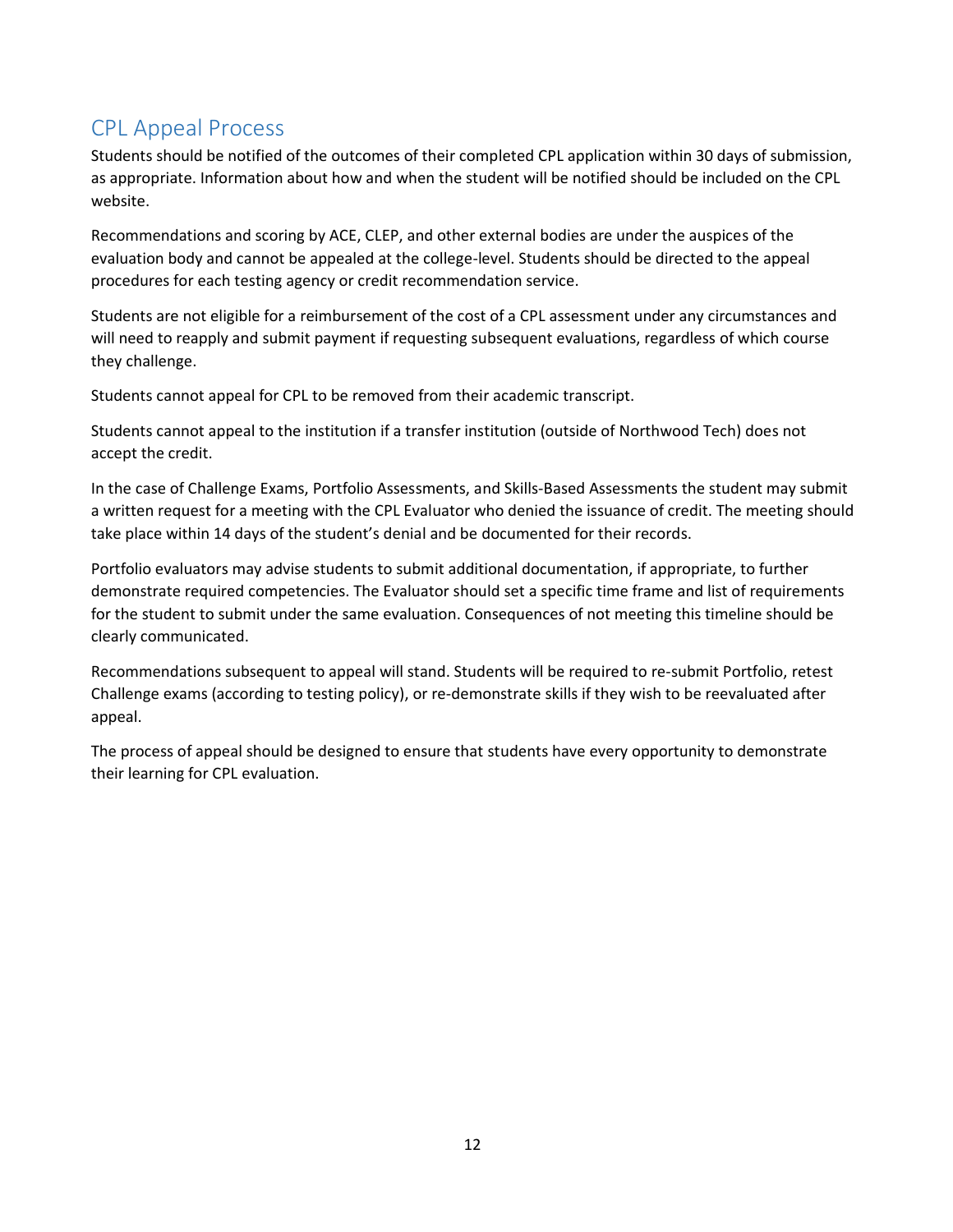## Appendix A: Credit for Prior Learning Policies

#### Wisconsin Technical College System Credit for Prior Learning Policy

| <b>WISCONSIN</b><br>TECHNICAL COLLEGE<br><b>BYRTEM</b> | Wisconsin Technical College System Board |
|--------------------------------------------------------|------------------------------------------|
|                                                        | <b>POLICY</b>                            |
| Number:                                                | 323                                      |
| Subject:                                               | <b>Credit for Prior Learning</b>         |
| Adopted:                                               | July 21, 1999                            |
| <b>Current Revision:</b>                               | November 18, 2008                        |
| Page:                                                  | 1 of 1                                   |

The WTCS State Board recognizes the following principles governing the awarding of credit for prior learning:

- . Technical colleges shall provide maximum recognition for work completed through nationally or regionally accredited postsecondary institutions or other education, training or work experiences pertinent to the student's new educational programming and the technical college's graduation requirements.
- . Only postsecondary credits awarded a minimum 2.0 grade point on a 4.0 scale qualify for transfer as credits for prior learning to a WTCS college from a nationally or regionally accredited institution of higher education.
- + Articulated credits negotiated between high schools and technical colleges for high school courses for which students later seek college credit require a minimum 3.0 grade point on a 4.0 scale to qualify for transfer as credits for prior learning to a WTCS college.
- . Time limits shall not restrict the awarding of credit for prior learning unless a college has documented a specific programmatic reason for time limits.
- . Technical colleges shall develop policies and procedures for implementing the State Board credit for prior learning policy. Technical college policies and procedures shall be consistent with the State Board's policy on credit for prior learning and procedures developed by the System Office.

#### Reference:

Adopted - July 21, 1999 Revised - March 27, 2002 Revised - November 20, 2002 Revised - May 7, 2003 Revised - July 20, 2005 Revised - November 18, 2008

[The Wisconsin Technical College System Policy Manual](http://www.wtcsystem.edu/wtcsexternal/cmspages/getdocumentfile.aspx?nodeguid=ac9ecfed-1e65-4d4e-acb6-dbd77b9ca088)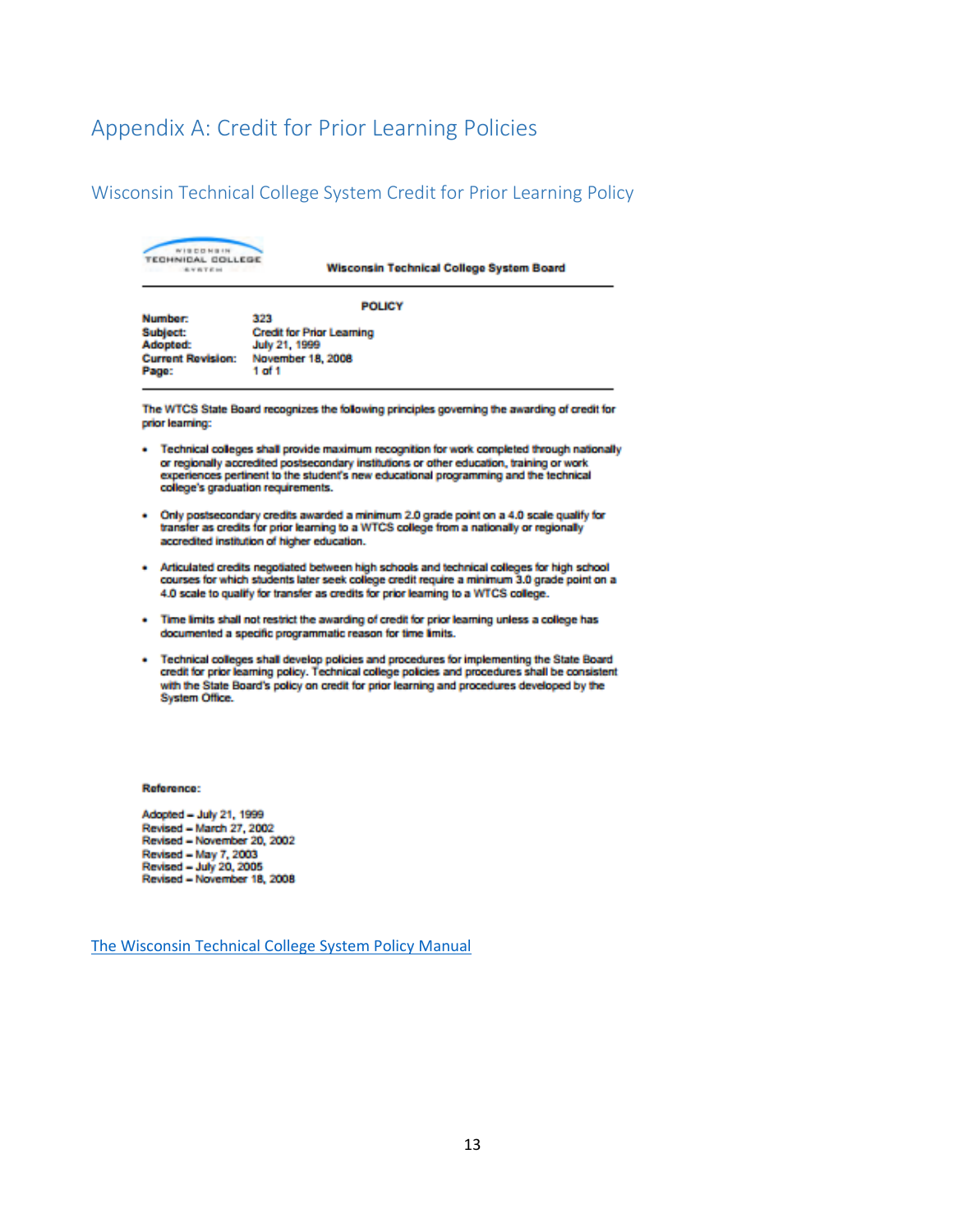# Appendix B: Sample Forms

#### Credit for Prior Learning Form

| <b>Technical College</b><br>Student Name:                  |                                                                    | the contract of the contract of the contract of                                                                      |         |                             |                                                                                                                                                                                                                                |                              |  |
|------------------------------------------------------------|--------------------------------------------------------------------|----------------------------------------------------------------------------------------------------------------------|---------|-----------------------------|--------------------------------------------------------------------------------------------------------------------------------------------------------------------------------------------------------------------------------|------------------------------|--|
| Student Empl ID Number:                                    |                                                                    | <u> 1989 - Johann Stein, marwolaethau a bhann an t-Amhain an t-Amhain an t-Amhain an t-Amhain an t-Amhain an t-A</u> |         |                             | Academic Program (Plan): enterprise and according to the contract of the contract of the contract of the contract of the contract of the contract of the contract of the contract of the contract of the contract of the contr |                              |  |
| Academic Advisor:                                          |                                                                    |                                                                                                                      |         |                             |                                                                                                                                                                                                                                |                              |  |
|                                                            |                                                                    |                                                                                                                      |         |                             |                                                                                                                                                                                                                                |                              |  |
| Requestor                                                  | Course Substitution - student must be in a program plan<br>Course# | <b>Yr/Term   Northwood Tech   Northwood Tech Course Name</b>                                                         | $Cr$ Gr | Northwood Tech<br>Course#   | <b>Northwood Tech Course Name</b>                                                                                                                                                                                              | Cr Approve Denv <sup>+</sup> |  |
|                                                            |                                                                    |                                                                                                                      |         |                             |                                                                                                                                                                                                                                |                              |  |
| Rationale for substitution:                                |                                                                    |                                                                                                                      |         | *If denied, list rationale: |                                                                                                                                                                                                                                |                              |  |
|                                                            |                                                                    |                                                                                                                      |         |                             |                                                                                                                                                                                                                                |                              |  |
| Rationale for substitution:                                |                                                                    |                                                                                                                      |         | *If denied, list rationale: |                                                                                                                                                                                                                                |                              |  |
|                                                            |                                                                    |                                                                                                                      |         |                             |                                                                                                                                                                                                                                |                              |  |
|                                                            |                                                                    |                                                                                                                      |         |                             |                                                                                                                                                                                                                                |                              |  |
| Rationale for substitution:                                |                                                                    |                                                                                                                      |         | *If denied, list rationale: |                                                                                                                                                                                                                                |                              |  |
|                                                            |                                                                    |                                                                                                                      |         |                             |                                                                                                                                                                                                                                |                              |  |
|                                                            |                                                                    |                                                                                                                      |         |                             |                                                                                                                                                                                                                                |                              |  |
|                                                            |                                                                    |                                                                                                                      |         | *If denied, list rationale: |                                                                                                                                                                                                                                |                              |  |
|                                                            |                                                                    |                                                                                                                      |         |                             |                                                                                                                                                                                                                                |                              |  |
|                                                            |                                                                    |                                                                                                                      |         |                             |                                                                                                                                                                                                                                |                              |  |
|                                                            |                                                                    |                                                                                                                      |         |                             |                                                                                                                                                                                                                                |                              |  |
| Rationale for substitution:<br>Rationale for substitution: |                                                                    |                                                                                                                      |         | *If denied, list rationale: |                                                                                                                                                                                                                                |                              |  |
|                                                            |                                                                    |                                                                                                                      |         |                             |                                                                                                                                                                                                                                |                              |  |
| Signature, Program Dean                                    |                                                                    | Date                                                                                                                 |         |                             |                                                                                                                                                                                                                                |                              |  |

#### COURSE SURSTITUTION STUDENT INFORMATION

Substitution: You may receive course substitution credit for coursework previously completed at Northwood Tech that is comparable to course requirements in your current plan

Notes: Software applications including MS Office courses ((Access A, Excel (A & B), PowerPoint, MS Outlook, Word (A, B & C), Advanced Document Applications, and<br>Advanced Spreadsheets and Analytics)), Adobe Photoshop, Advan

#### **COURSE SUBSTITUTION PROCESS**

1. Counselor, student, program dean or program advisor will initiate the course substitution request and will complete the Course Substitution Form.

- 2. The form is submitted to Student Services to Credit for Prior Learning (CFPL) staff person. (Use one form per program dean.)
- 3. The CFPL staff person will route the form to the correct program dean via ImageNow workflow. (i.e. Course Sub Review K. Hoglund; Course Sub Review -J. Germain; Course Sub Review - P. Brunclik; Course Sub Review - A. Moffat; Course Sub Review - M. Ulrich)
- 4. The program dean will review the request and will either approve or deny the request. (If denied, list rationale.)
- 5. The program dean will route the form back to the CFPL staff person for processing (i.e. CFPL Entry-ASH; CFPL Entry-NR; CFPL Entry-RL; CFPL Entry-SUP).

6. If approved, the campus CFPL will route the course substitution form to the curriculum reviewer for entry and will notify the student via the CRM and will also cc: the requestor, counselor, and academic advisor.

7. If denied, the campus CFPL will notify the student via the CRM and will co: the requestor, counselor, and academic advisor.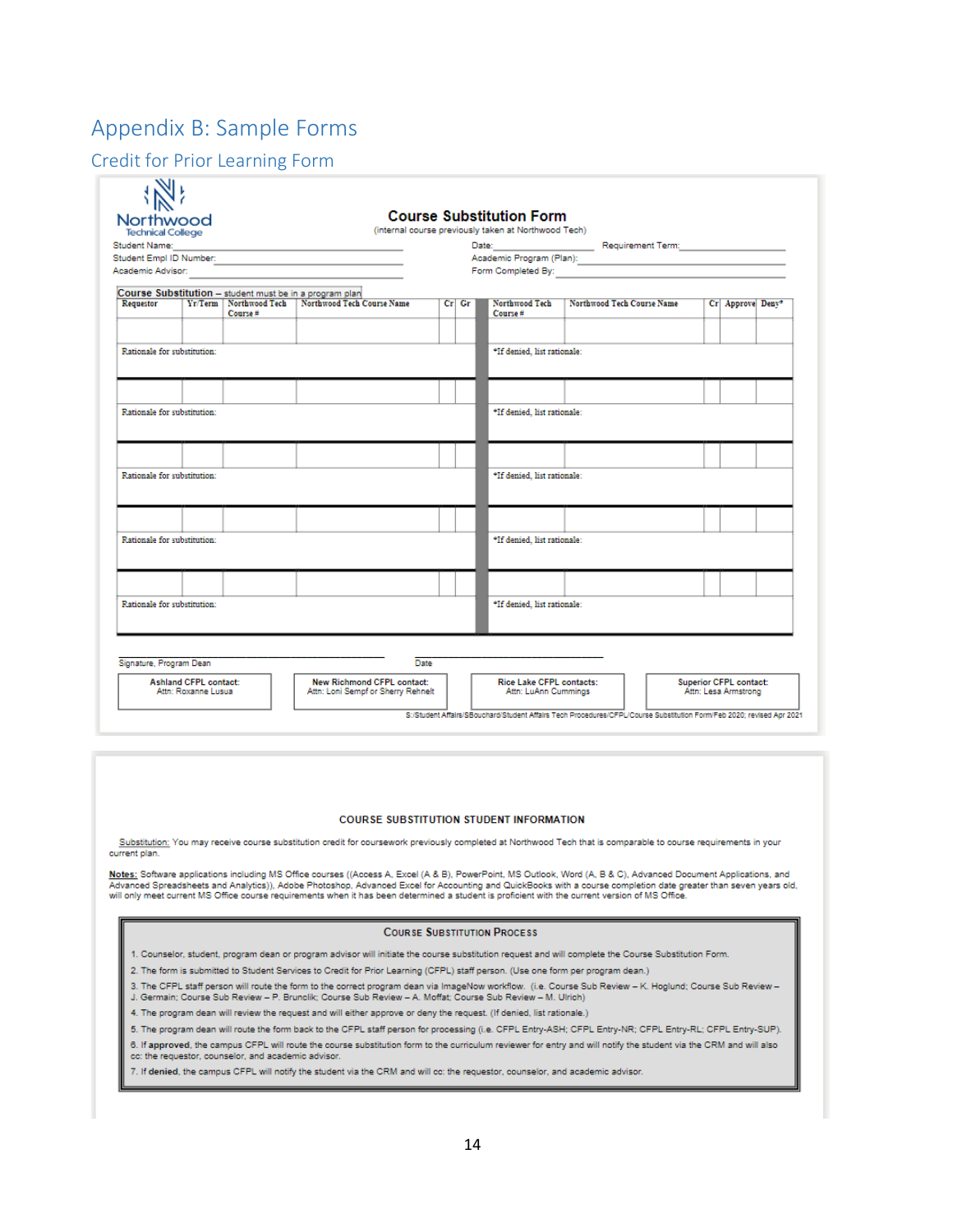#### Program Outcome Matrix and CPL Options

# Northwood 10-106-6 Administrative Coordinator (Administrative Professional)<br>Program Matrix and CPL Options – 2021-2022

| <b>Program Outcomes</b>                                            | ₩<br>10103106 MS PowerPoint. | 10103125 MS Outlook | ₩<br>₹<br>10103146 MS Word | 10106110 Document Formatting | Office<br>Proofreading for the<br>10106146 | 10106199 Business Technology and Success | Advanced Document Applications<br>10103184 | Composition 1<br>English (<br>10801136 | 14<br>Financial Accounting<br>10101176 | 10106139 Administrative Office Management                         | 10106165 Business Information<br>Management. | #<br>$\blacktriangleleft$<br>Excel<br>10103151 MS | 10103162 MS Access A $\sharp$ | Analytics<br>œ<br>Spreadsheets<br>Advanced<br>10103185 | Apps<br>10804123 Math with Business | Oral/Interpersonal Comm.<br>$-0R$<br>Speech<br>10801196<br>10801198 | QuickBooks Accounting<br>10101174 | Adobe Photoshop<br>10103156 | Social Media Technologies<br>10106129 Web and | 10106123 Meeting and Event Planning | Software Integration<br>10106128 | œ<br>10809198 Introduction to Psychology<br>10809188 Developmental Psychology<br>Psychology | Professional<br>10106166 Virtual Administrative<br>Capstone | 10106127 Desktop Publishing | 10XXXXXX Elective | 10801197 Technical Reporting | œ<br>Introduction to American Gov. OR<br>Studies<br>10809196 Introduction to Sociology "<br>Introduction to Diversity<br><b>OR</b><br>Economics<br>10809195<br>10809172 | 10890116 Job Quest • |
|--------------------------------------------------------------------|------------------------------|---------------------|----------------------------|------------------------------|--------------------------------------------|------------------------------------------|--------------------------------------------|----------------------------------------|----------------------------------------|-------------------------------------------------------------------|----------------------------------------------|---------------------------------------------------|-------------------------------|--------------------------------------------------------|-------------------------------------|---------------------------------------------------------------------|-----------------------------------|-----------------------------|-----------------------------------------------|-------------------------------------|----------------------------------|---------------------------------------------------------------------------------------------|-------------------------------------------------------------|-----------------------------|-------------------|------------------------------|-------------------------------------------------------------------------------------------------------------------------------------------------------------------------|----------------------|
| Demonstrate effective<br>workplace<br>communications               |                              |                     |                            |                              | P                                          | ×.                                       |                                            | P                                      |                                        | P                                                                 | P                                            |                                                   |                               |                                                        |                                     | P                                                                   |                                   |                             |                                               | P                                   |                                  |                                                                                             | A                                                           |                             |                   | P                            |                                                                                                                                                                         |                      |
| Apply technology skills<br>to business and<br>administrative tasks |                              |                     |                            | P                            | P                                          |                                          | P                                          |                                        |                                        | P                                                                 | P                                            |                                                   |                               | P                                                      |                                     |                                                                     |                                   |                             | P                                             |                                     | P                                |                                                                                             | Α                                                           |                             |                   |                              |                                                                                                                                                                         |                      |
| Perform routine<br>administrative<br>procedures                    |                              |                     |                            |                              |                                            |                                          |                                            |                                        |                                        | P                                                                 | P                                            |                                                   |                               |                                                        | P                                   |                                                                     |                                   |                             |                                               |                                     |                                  |                                                                                             | Α                                                           |                             |                   |                              |                                                                                                                                                                         |                      |
| Manage administrative<br>projects                                  |                              |                     |                            |                              |                                            |                                          |                                            |                                        |                                        | P                                                                 |                                              |                                                   |                               |                                                        |                                     |                                                                     |                                   |                             |                                               | P                                   |                                  |                                                                                             | Α                                                           |                             |                   |                              |                                                                                                                                                                         |                      |
| Maintain internal and<br>external relationships                    |                              |                     |                            |                              |                                            |                                          |                                            |                                        |                                        | P                                                                 |                                              |                                                   |                               |                                                        |                                     |                                                                     |                                   | P                           |                                               | P                                   |                                  | P                                                                                           | Α                                                           |                             |                   |                              | P                                                                                                                                                                       |                      |
| Model professionalism<br>in the workplace<br>$\mathbf{D}$          |                              |                     |                            |                              |                                            |                                          |                                            |                                        |                                        | P<br>a the concepts (IN technologically CDN December of LCAN Area |                                              |                                                   |                               | $- - 1$ M $(1 - 1) - 1$                                |                                     |                                                                     |                                   |                             |                                               | P                                   |                                  |                                                                                             | Α                                                           |                             |                   |                              |                                                                                                                                                                         | $\mathsf{P}$         |

Program Outcome Legend: (I) Introduced, (P) Practiced, (A) Assessed, X (Linked)

Credit for Prior Learning Legend: • Challenge Exam, • Portfolio, ■ National Exam, # Industry Certification, Vilitary

Program Assigned Outcome Matrices - Page 1 of 1<br>2/7/2022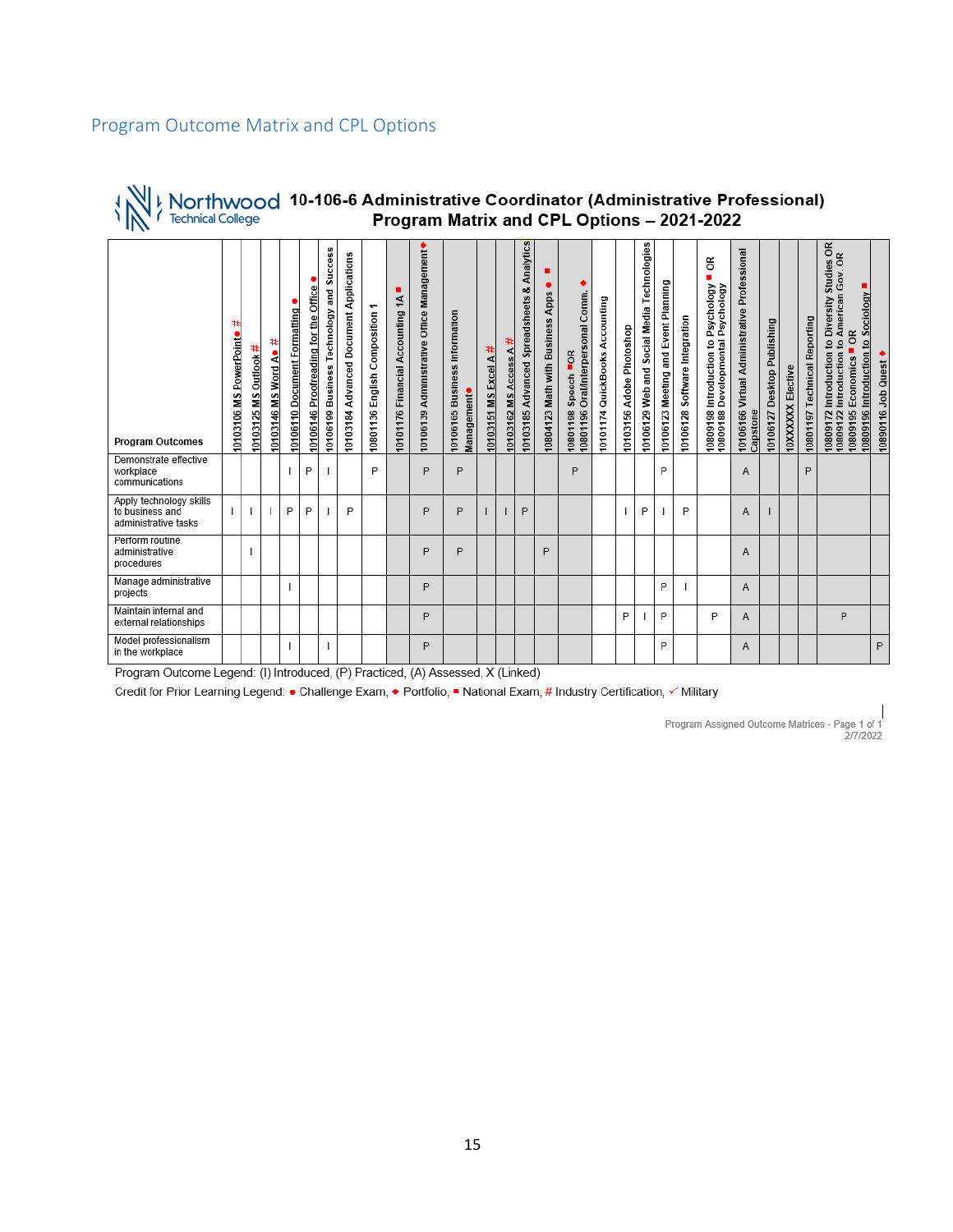# Appendix C: Glossary of Terms

**[ACE Military Guide:](http://www.acenet.edu/news-room/Pages/Military-Guide-Online.aspx)** The Military Guide is a compilation of ACE credit recommendations for formal courses and occupations offered by all branches of the military. The guide includes all evaluated courses and occupations from 1954 to the present.

**[ACE National Guide:](http://www2.acenet.edu/credit/?fuseaction=browse.main)** The ACE National Guide to College Credit for Workforce Training contains ACE recommendations for formal courses or examinations offered by various organizations including businesses, unions and government entities.

**[ACE Recommendation:](http://www.acenet.edu/news-room/Pages/College-Credit-Recommendation-ServiceCREDIT.aspx)** American Council on Education Credit Recommendation Service uses faculty subject matter teams to review workplace learning and connect the competencies to college level learning.

**[Advanced Placement](https://apstudent.collegeboard.org/home) (AP):** College level studies offered in courses at the high school level. Students who test and successfully meet cut scores are awarded credit in the appropriate subject area.

**CAEL:** The Council on Adult and Experiential Learning - a 501(c)(3) nonprofit that works with public and private sector partners to enhance learning opportunities for adults around the world.

Mission Statement: As a national leader, we strive to lead the evolving national discussion on unique challenges and opportunities linking adult learners and work. We advocate and innovate on behalf of all adult learners, regardless of their socio-economic circumstances, to increase access to education and economic security and to develop and provide effective services and tools. We work to enhance our thought leadership role through our research and work with adult learners, postsecondary education institutions, employers and government.

**Challenge Exam:** Institutional Challenge Exams are faculty-developed tests. They assess a student's mastery of the competencies required for the course being challenged and are the equivalent of a comprehensive final exam and may include a skills demonstration.

**[College Level Exam Program](https://clep.collegeboard.org/) (CLEP):** CLEP is a credit by examination program that is widely accepted by colleges and universities across the country. CLEP exams test mastery of college level material in subject areas covering general education courses.

**Credential:** A credential is a document, certification or license that proves a person's qualifications and mastery.

**[DSST:](http://getcollegecredit.com/)** This test is most often taken by military members and their families. The DSST program offers exams in college subject areas such as Social Sciences, Math, Applied Technology, Business, Physical Sciences and Humanities. The tests have been evaluated for college credit by ACE.

**Faculty Evaluator:** A faculty subject matter expert who is responsible for evaluating student Portfolio's for PLA Credit.

**[International Baccalaureate](http://www.ibo.org/) (IB):** The IB is a "non-profit educational foundation offering programs of international education that develop the intellectual, personal, emotional and social skills needed to live, learn and work in a rapidly globalizing world."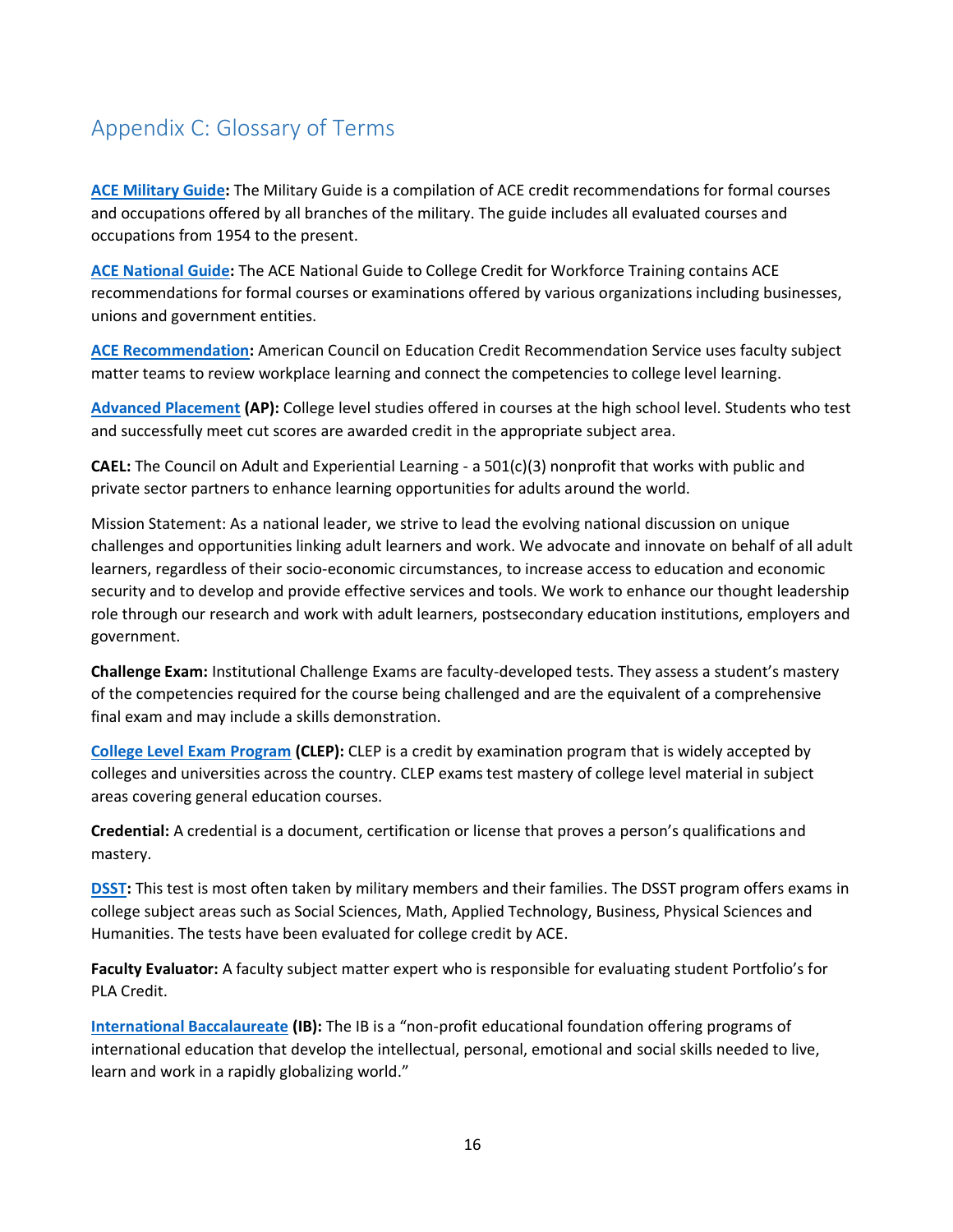**[Joint Services Transcript](http://www.acenet.edu/news-room/Documents/Joint-Services-Transcript-Brochure.pdf) (JST):** The Joint Services Transcript is a synchronized transcript presenting data for the United States Army, Marine Corps, Navy and Coast Guard. The JST contains: military course completions, military occupations, College level test scores, and other learning experiences.

**National Exam:** Any form of a test which gives all test takers the same test under the same conditions. Northwood Tech routinely accepts the following tests: CLEP, AP, IB, DSST.

**Portfolio Assessment:** The process of reviewing a compilation of artifacts, narratives and demonstrations and comparing them against the competencies of a Northwood Tech course(s) for the purpose of awarding PLA Credit as appropriate.

**Prior Learning Assessment:** Prior learning assessment is a set of well-established, researched, and validated methods for assessing non-collegiate learning for college credit. It is a process that allows learners to demonstrate knowledge and skills in a particular field or fields and have that learning evaluated for college credit (CAEL)

**Recognized Credit Codes:** The following WTCS codes are used to identify how credit is earned. CPL codes for Credit for Prior Learning include the following:

- 2M Postsecondary Transfer Credit/Military Education
- 3J Test Out/Non-Compulsory Ed
- 4J Experiential Learning/Non-Compulsory Ed
- 4M Experiential Learning/Military Training
- 5J Exam National Standard/Non-Compulsory Ed
- 5M Exam National Standard/Military

Additional codes and information can be found in the Client Reporting System Manual.

**Residency:** The courses that a student registers for, attends and completes while enrolled at the college that will confer their degree or certificate. This includes all forms of instruction including distance education. Policy requires that at least 25% of the credit required for degrees or certificates must be earned in residency at the conferring institution.